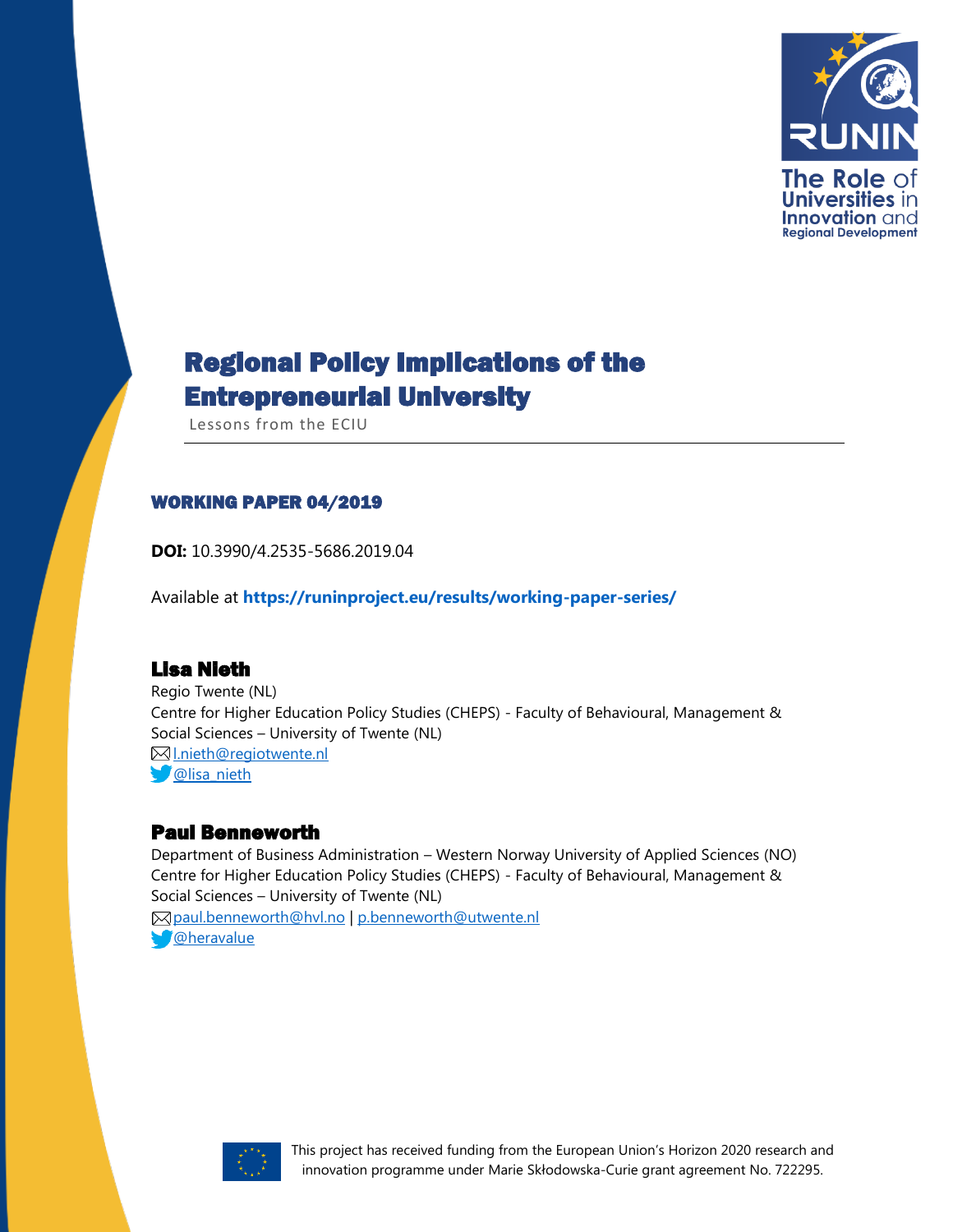### <span id="page-1-0"></span>Abstract

The chapter contributes to the literature and discussions on the regional engagement of universities, providing empirical evidence on academic engagement and how these academics can be motivated and encouraged by regional policy. The chapter specifically asks the question how do entrepreneurial universities create (or do not) frameworks which enable purposive actions by academic actors acting as institutional entrepreneurs to participate in regional development outcomes. The chapter draws upon case studies of three universities all recently actively promoting regional entrepreneurship activities in various ways at the institutional level. This chapter identifies the key tensions and dynamics of the entrepreneurial university's behaviour to propose a first reflection on how regional policy can be both supportive and steering for institutional entrepreneurs. The chapter concludes that because the connections between institutional entrepreneurs and regional partners are vital to collaboration undertaken – regional policy should devote more resources to building these critical links.

**Keywords:** Institutional entrepreneurs, Entrepreneurship, Academics, Universities, Regional Policy

**JEL:** I23, L26, O2, O3, R11, R58

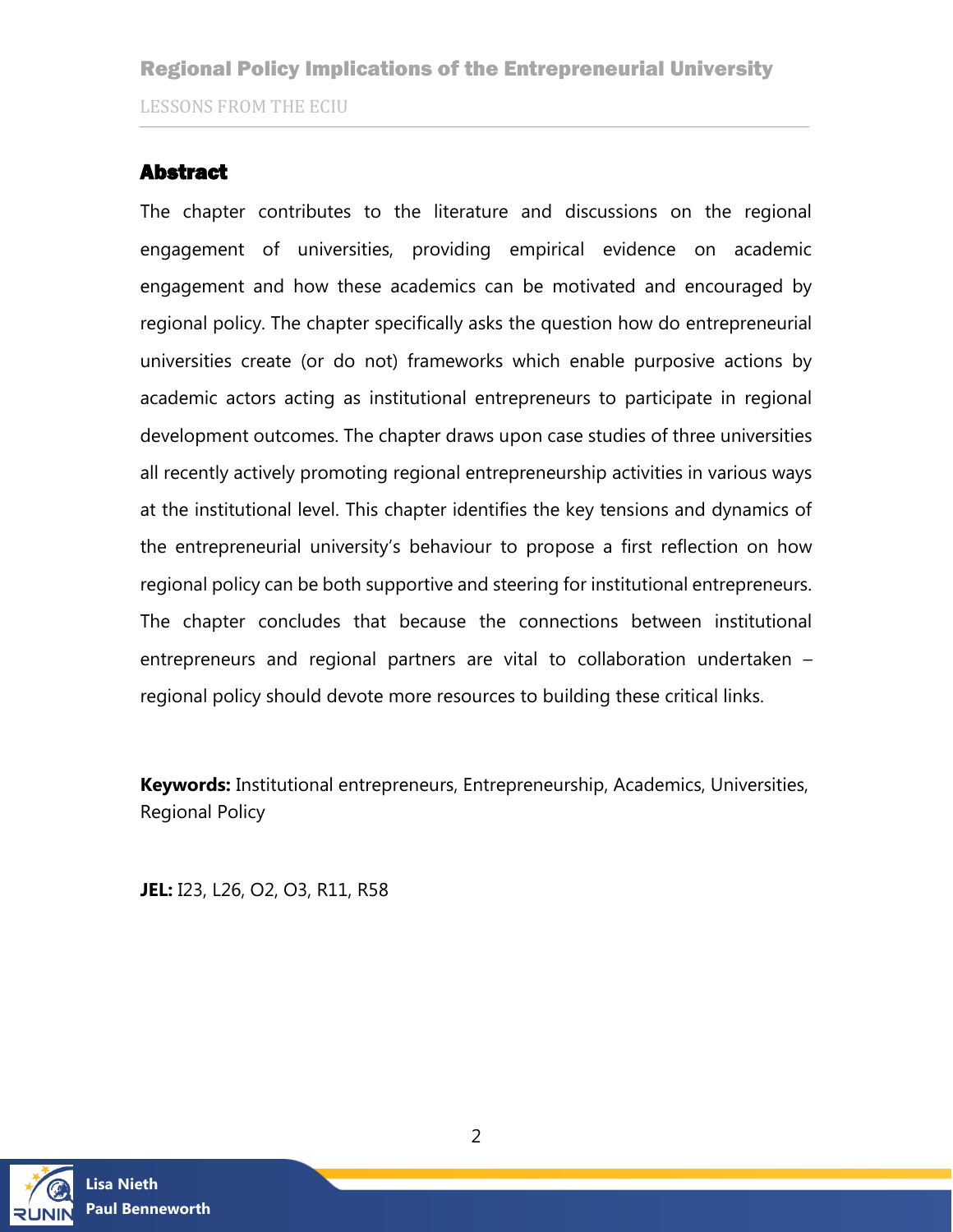### Regional Policy Implications of the Entrepreneurial University

LESSONS FROM THE ECIU

### **Contents**

| Factors Affecting Regional Institutional Entrepreneurs' Behaviour?  25   |  |
|--------------------------------------------------------------------------|--|
| Concluding Discussions: Creating Regional Policies that Support Academic |  |
|                                                                          |  |
|                                                                          |  |
|                                                                          |  |

# Table of Figures

| Figure 1 - Activities by Institutional Entrepreneurs (after Sotarauta and Suvinen, |  |
|------------------------------------------------------------------------------------|--|
|                                                                                    |  |

### List of Tables

| Table 1 - Factors that encourage and discourage university institutional            |  |
|-------------------------------------------------------------------------------------|--|
|                                                                                     |  |
| Table 2 - Potential policy interventions to better support university institutional |  |
|                                                                                     |  |

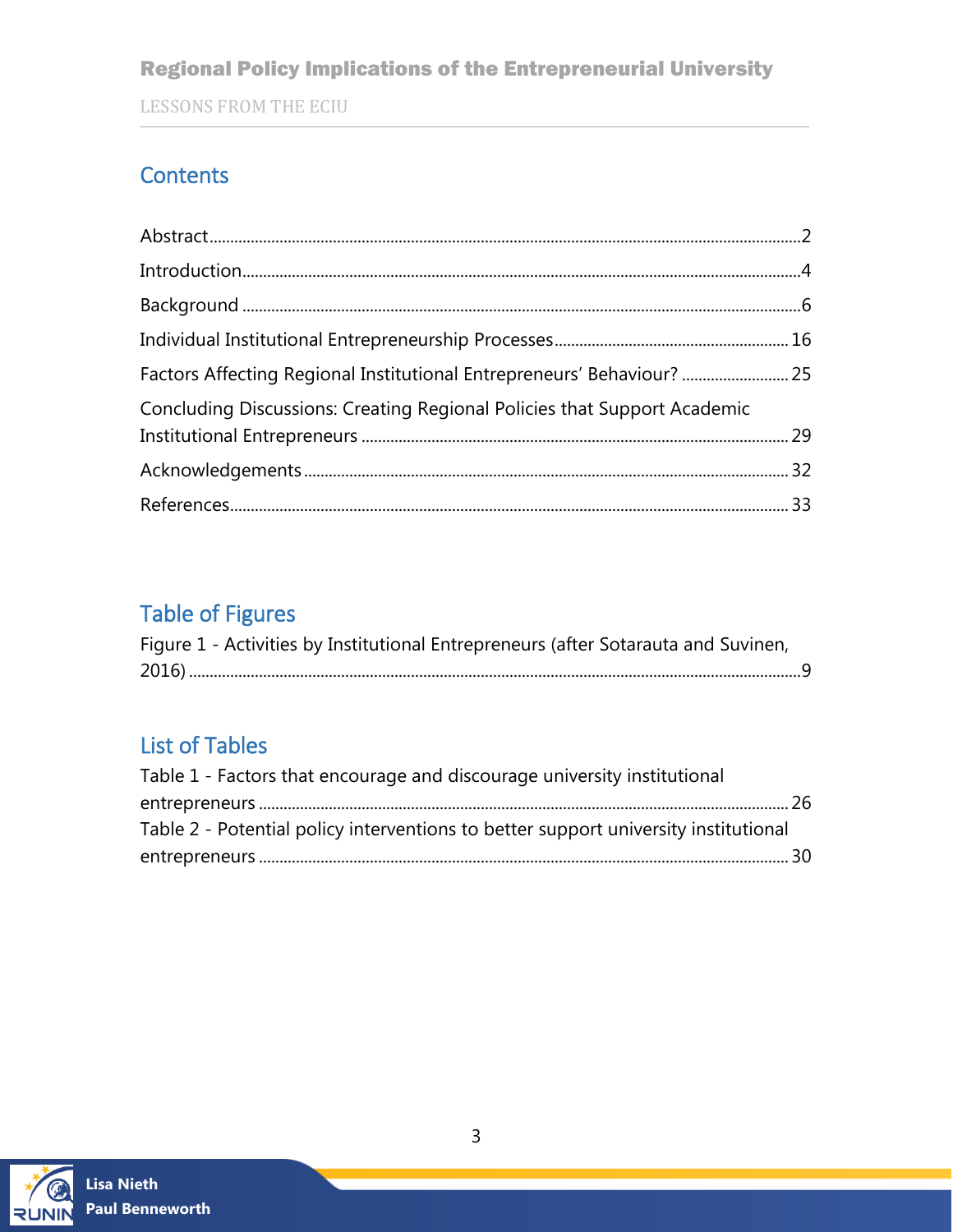### <span id="page-3-0"></span>Introduction

It is increasingly common to assert that growing policy demand for universities to be more relevant and to make their knowledge more widely available to society and that there is a new kind of university emerging in which creating societal contributions is a core institutional element (Alain & Redford, 2014; Benneworth, 2014). It is widely agreed that this involves shifts in the ways that universities take decisions, the ways that universities agree on which kinds of activities they should pursue, universities' internal cultures that promote external engagement, and the support infrastructures provided to encourage these interactions. Clark (1998) made this distinction in proposing the idea of the entrepreneurial university, in which these various governance elements would reinforce and coordinate activity to promote university entrepreneurship efforts. The idea of an entrepreneurial university has been complemented with other alternative visions for how universities may deliver societal missions, but the idea has undoubtedly retained a strong appeal, something that this volume underlines.

But we see in the enthusiasm for the idea of the entrepreneurial university, often driven by a desire to promote a particular set of economic benefits from university, a failure to engage properly with another characteristic of the university, that of a 'loosely coupled community'. Despite the fact that universities have undoubtedly become more centralised in terms of their governance and management in recent years, they remain knowledge institutions, and the knowledge processes that are often referred to by simple names such as teaching and research are often distinctive and even unique sets of activities reflecting both local circumstances but also the nature of the object under consideration (Benneworth, Pinheiro, & Karlsen, 2017). What holds for teaching and research also holds for universities' societally-

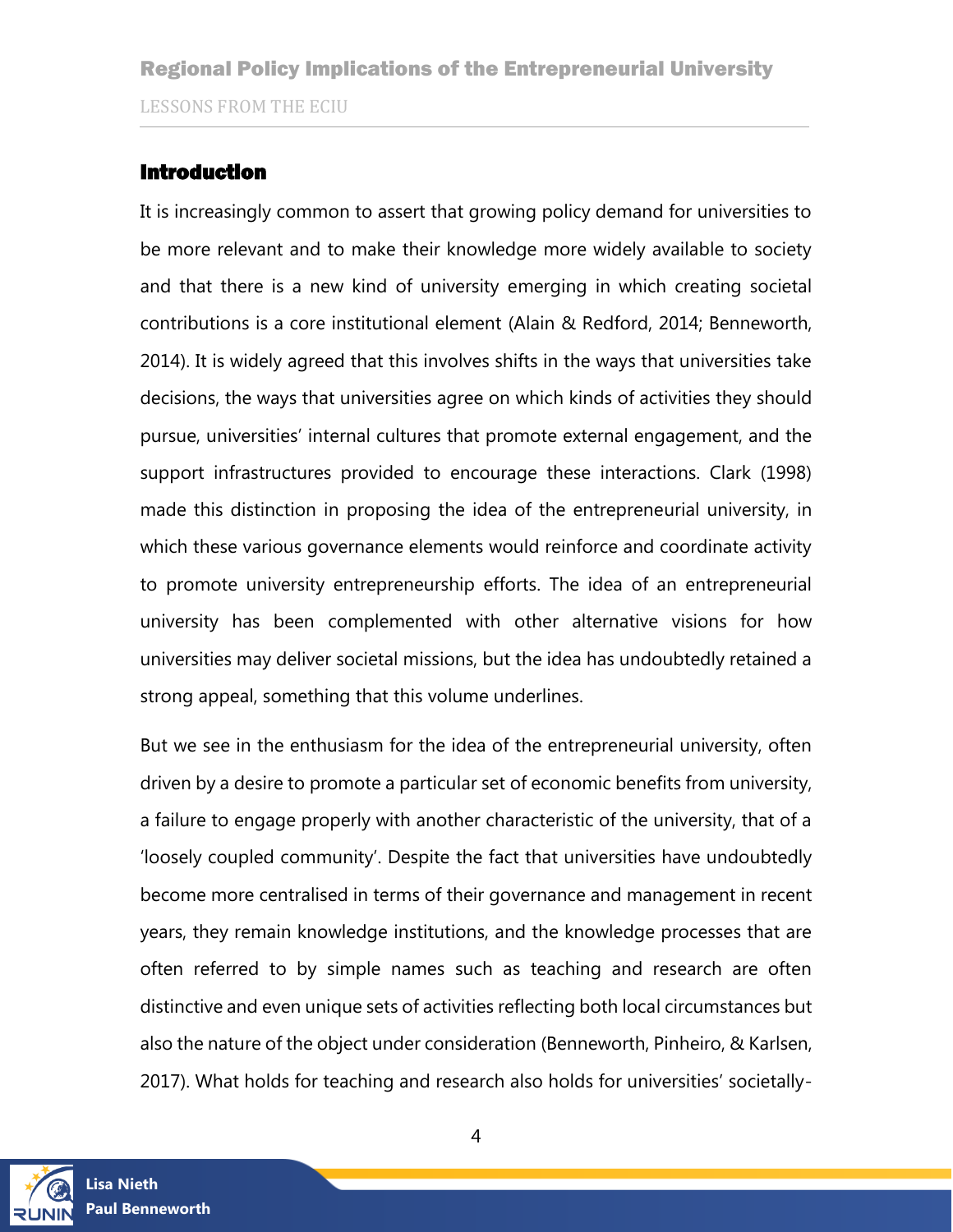oriented knowledge processes, what Laredo (2007) referred to as the 'Third Mission', and in particular to entrepreneurial activities around universities. In their rush to create policies and support structures to build university entrepreneurship and engagement, there has been a tendency to focus on extremely economically restrictive versions of what it means to be entrepreneurial (often related exclusively to creating a high-technology venture), ignoring the manifold other knowledge practices and processes through which entrepreneurship can potentially be developed.

We therefore contend in this chapter that university entrepreneurship strategies reflect the ways that the knowledge communities within universities have the potential to be entrepreneurial in their existing knowledge activities. Consequently, we propose to consider the ways in which individuals undertaking entrepreneurial activities within their knowledge processes shape the wider institutional environment and support structures for entrepreneurship, considering these individuals as institutional entrepreneurs. In particular, we consider the ways in which university institutional entrepreneurs attempt to create new activities to respond to regional knowledge needs, addressing particular problems that businesses face in accessing university knowledge, and the ways in which these individual acts of institutional entrepreneurship can concatenate into a broader process of institutional change, building entrepreneurial universities from the bottom-up. We specifically ask the question how do entrepreneurial universities create (or do not) frameworks which enable purposive actions by academic actors to participate in regional development outcomes.

To answer this question, we develop a conceptual framework to explore these acts of institutional entrepreneurship by university-based knowledge practitioners, in

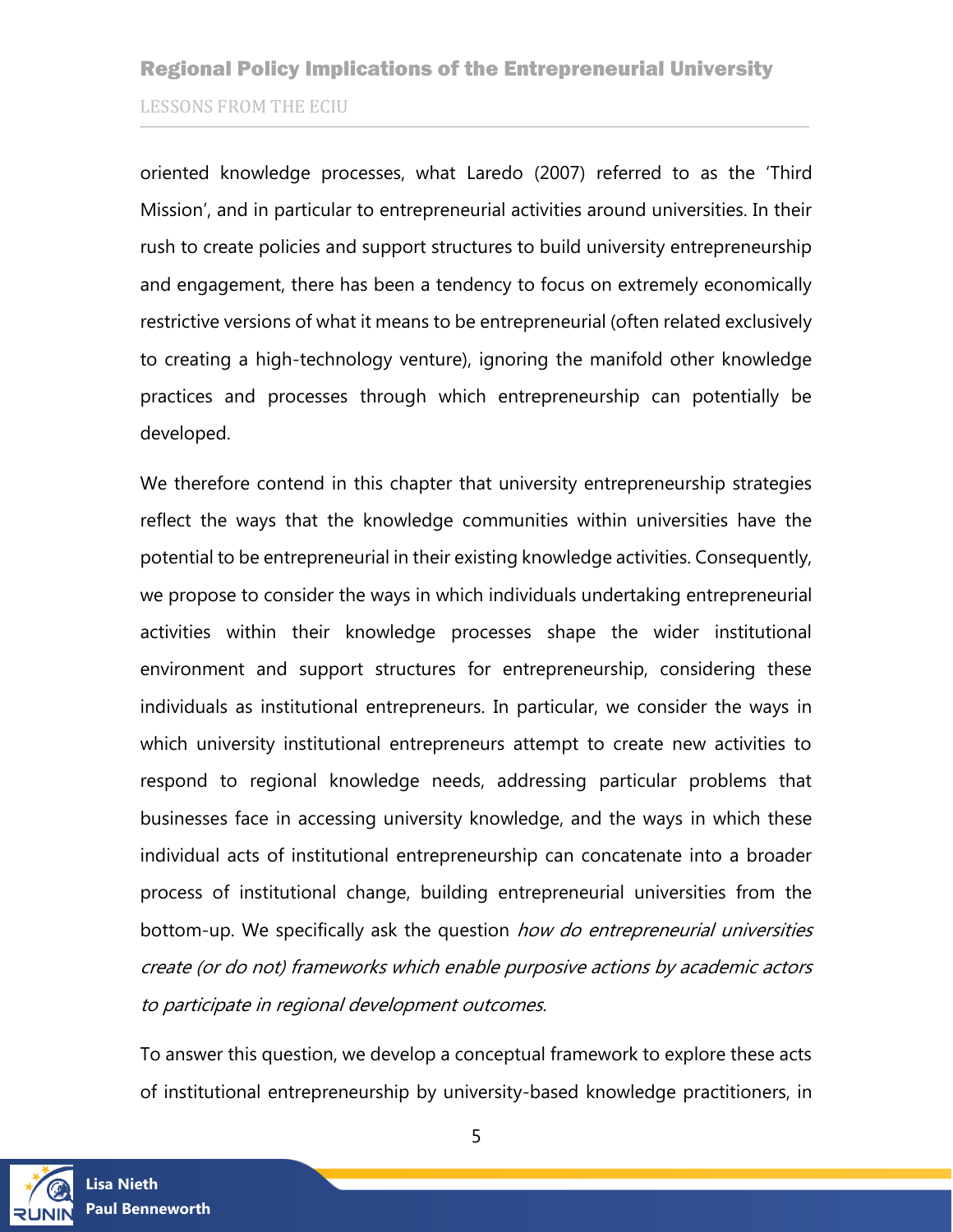seeking to incorporate regional partners in their teaching, research and third mission activities. We explore this framework drawing on case studies of three universities which have all recently been active in seeking to promote regional entrepreneurship activities in various ways at the institutional level. We highlight three efforts made by these institutions to develop more generalised institutional infrastructures that support regional entrepreneurship activity, pointing out that these efforts can be successful but at the same time policy interventions can create tensions for institutional entrepreneurs by making it harder for them to construct these activities in ways that meet both university and regional needs. We conclude by contending that a new approach is needed to understand the ways in which universities contribute via entrepreneurial processes to regional innovation-based development, and recommend that policy-makers develop more nuanced instruments and tools to empower institutional entrepreneurship rather than attempting to instrumentally channel and direct it towards regional ends.

### <span id="page-5-0"></span>**Background**

### *Regional Innovation Ecosystems, System Failures and Filling the Gaps*

Today, universities are seen as important innovation and knowledge capital creators and circulators (Yigitcanlar, 2010), expected to contribute to their immediate surroundings by enhancing its innovation capacity and thereby spurring economic development (Arbo & Benneworth, 2007). Within the discussion of how innovation is spurred between diverse partners, the regional innovation system (RIS) approach has received attention, emphasising that knowledge and innovation is created and interchanged between different institutions and actors within two subsystems, the knowledge generation and the knowledge exploration subsystem (Asheim, Grillitisch, & Trippl, 2016; Cooke, Gomez Uranga, & Etxebarria, 1997).

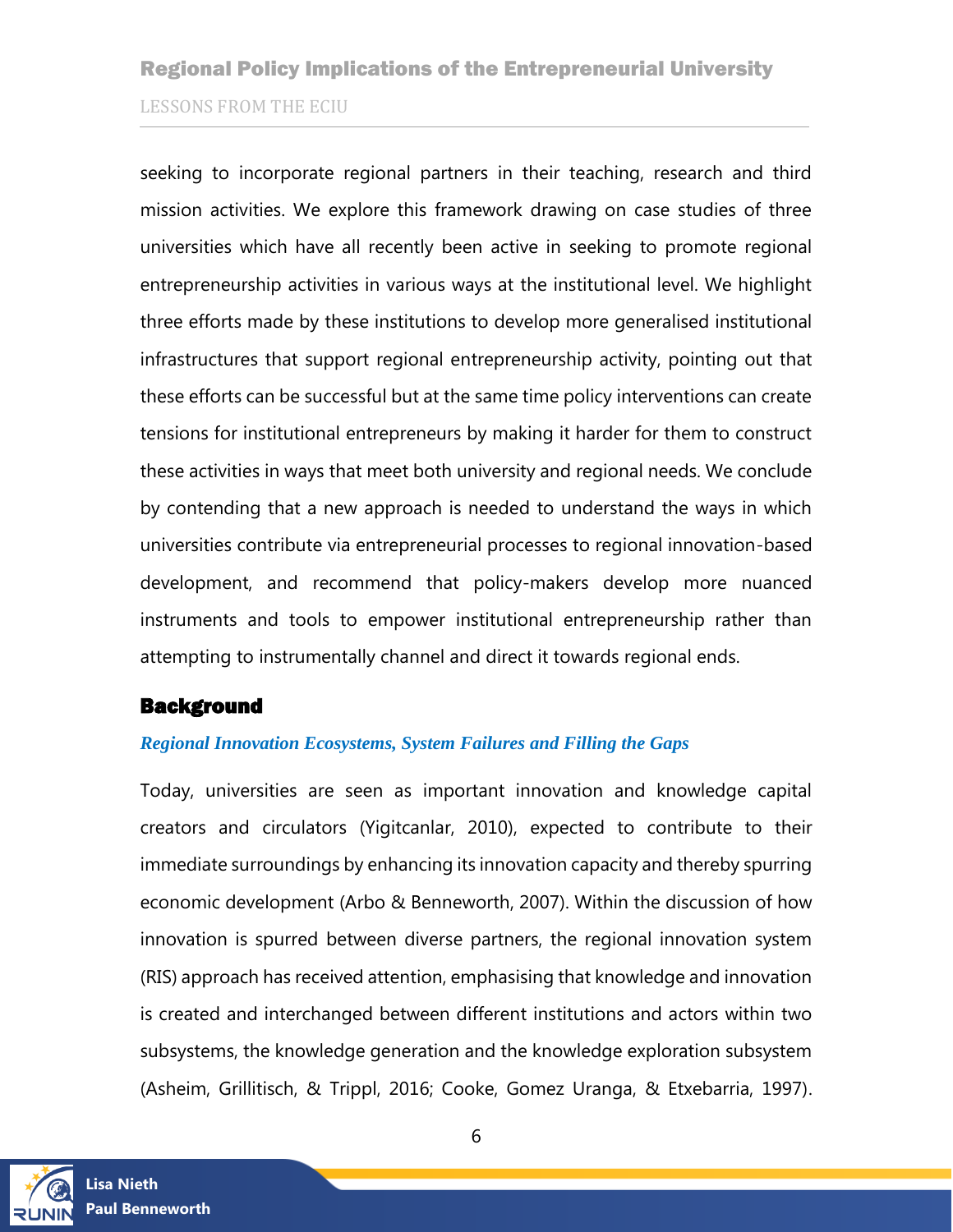Thus, the existence of these actors and institutions in close proximity, and the successful orchestration of them, enhance the exchange of knowledge and innovation that consequently lead to regional development.

This systemic understanding has led to the idea that if components are missing in the RISs or if the orchestration of the system components is not successful, innovation is less likely to happen. Accordingly, policy makers and researchers have been asking how to fill the gaps that show systematic challenges. Nevertheless, the RIS concept itself has been described as being too static (Edquist, 2010) and while it provides a good method for presenting the current situation, it does not provide the tools to understand how to build change. Thus, mapping out regional innovation systems and 'filling the pre-defined gaps' with policy interventions is not enough to advance a region (Boschma, 2014).

Following the method of Benneworth et al. (2017), we argue that gaps in regional innovation systems cannot 'just' be filled in a simple manner. There is no 'ideal' RIS with a model-like setup that can be copy-pasted into other regions in the hope of achieving higher degrees of innovation and development. Instead, case-specific solutions to potential system failures have to be actively constructed. The kind of activities that can improve systemic contexts which we will focus on are at micro level, conducted by agents within the RIS. In the following, we will therefore look at the actors that conduct these micro-scale activities with the potential to reconfigure the system around them: institutional entrepreneurs.

### *Institutional Entrepreneurship*

The lens we are going to use to explore RIS failures and the ways that solutions are constructed is institutional change and agency – combined in the notion of

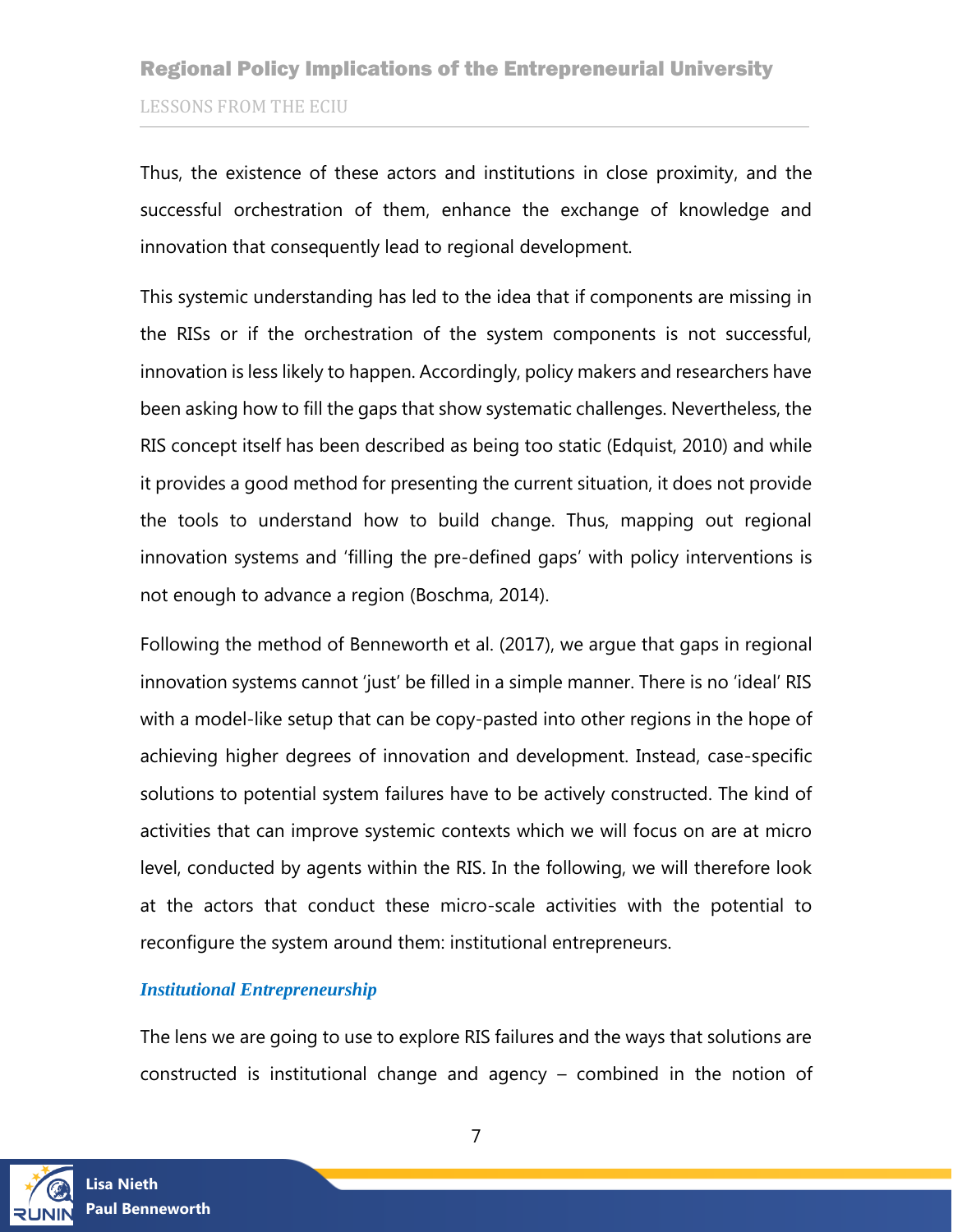institutional entrepreneurship "as a way to reintroduce actors' agency to institutional analysis" (Leca, Battilana, & Boxenbaum, 2009, p. 3). Institutions have been described as the socially constructed rules of the game (North, 1990) that define the patterns of behaviour of agents within their institutional system. Consequently, systematic and institutional change is a complex process that involves different agents which are continuously influenced by the same institutions they are trying to change. Sotarauta and Suvinen (2017, p. 12) highlight that institutional change, often construed as being straightforward ("melt the old, change, freeze again"), can, in reality, be seen as "processional" and a nonstop equilibrium seeking patchwork of action. Thus, in order to understand and stimulate institutional change, agentic processes and activities have to be examined. Benneworth et al. (2017) point out that "institutional entrepreneurs mobilize resources and actionable knowledge to create/transform 'institutions' to address RIS inefficiencies".

Institutional entrepreneurship is understood as a form of agency with a processual and collective nature – the different institutional entrepreneurs are dependent on each other and the activities that they assume. Institutional entrepreneurs cannot change institutions on their own but must mobilise allies and develop cooperation in a process of collective action (Leca et al., 2009). Effective institutional entrepreneurship does not simply require the identification or empowering of leaders or heroes, but about the process of institutional entrepreneurship. This latter process of institutional entrepreneurship includes the mobilisation of skills, resources, constituents and the de-legitimisation of existing arrangement while establishing and legitimising new arrangements. Sotarauta and Suvinen (2016, p. 7) suggest that institutional entrepreneurs follow particular activities (**Error!** 

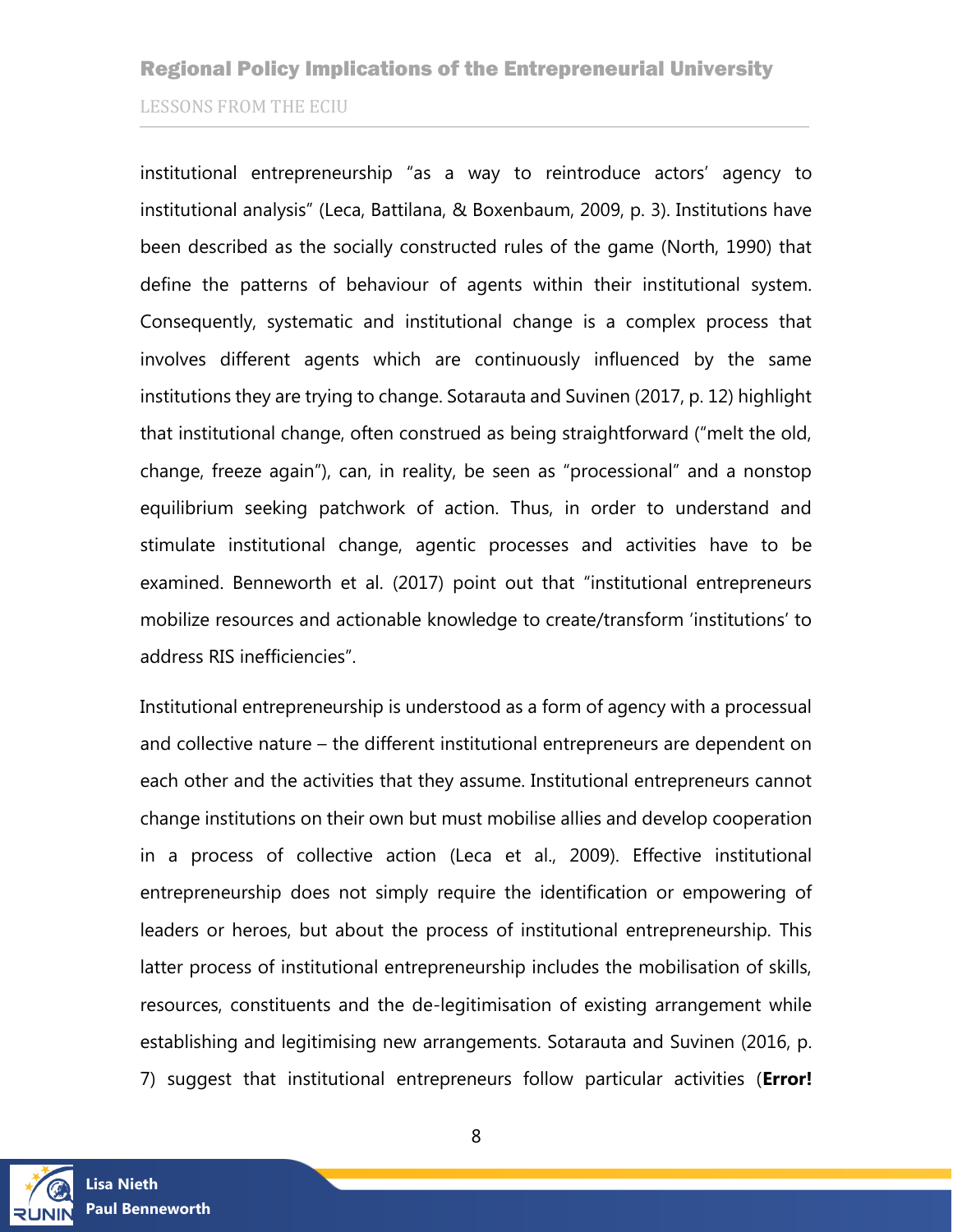**Reference source not found.**) with the first phases being initiated through agentic processes that can be unplanned and indirect – conducted by agents in a very personal and intuitive manner.

<span id="page-8-0"></span>*Figure 1 - Activities by Institutional Entrepreneurs (after Sotarauta and Suvinen, 2016)*



Sotarauta and Pulkkinen (2011) highlight that relatively little academic and policy literature addresses individual agents and their role as active change agents in regional development. And thus, in this chapter we extend our focus to explore cases where academics are behaving in various ways that create new systematic opportunities for regional economic development, drawing upon a literature of university actors as institutional entrepreneurs (Battilana, Leca, & Boxenbaum, 2009; Garud, Hardy, & Maguire, 2007; Sotarauta & Pulkkinen, 2011).

#### *Academics as Institutional Entrepreneurs*

There has been relatively limited attention to date for the roles played by academics as institutional entrepreneurs, with notable exceptions such as Pugh, Lamine, Jack, and Hamilton (2018) who examine the role of academics from entrepreneurship departments in driving regional economic development, and by Aranguren, Guibert, Valdaliso, and Wilson (2016) who study universities and academics that seek to act as 'change agents' in the development processes of their regions.

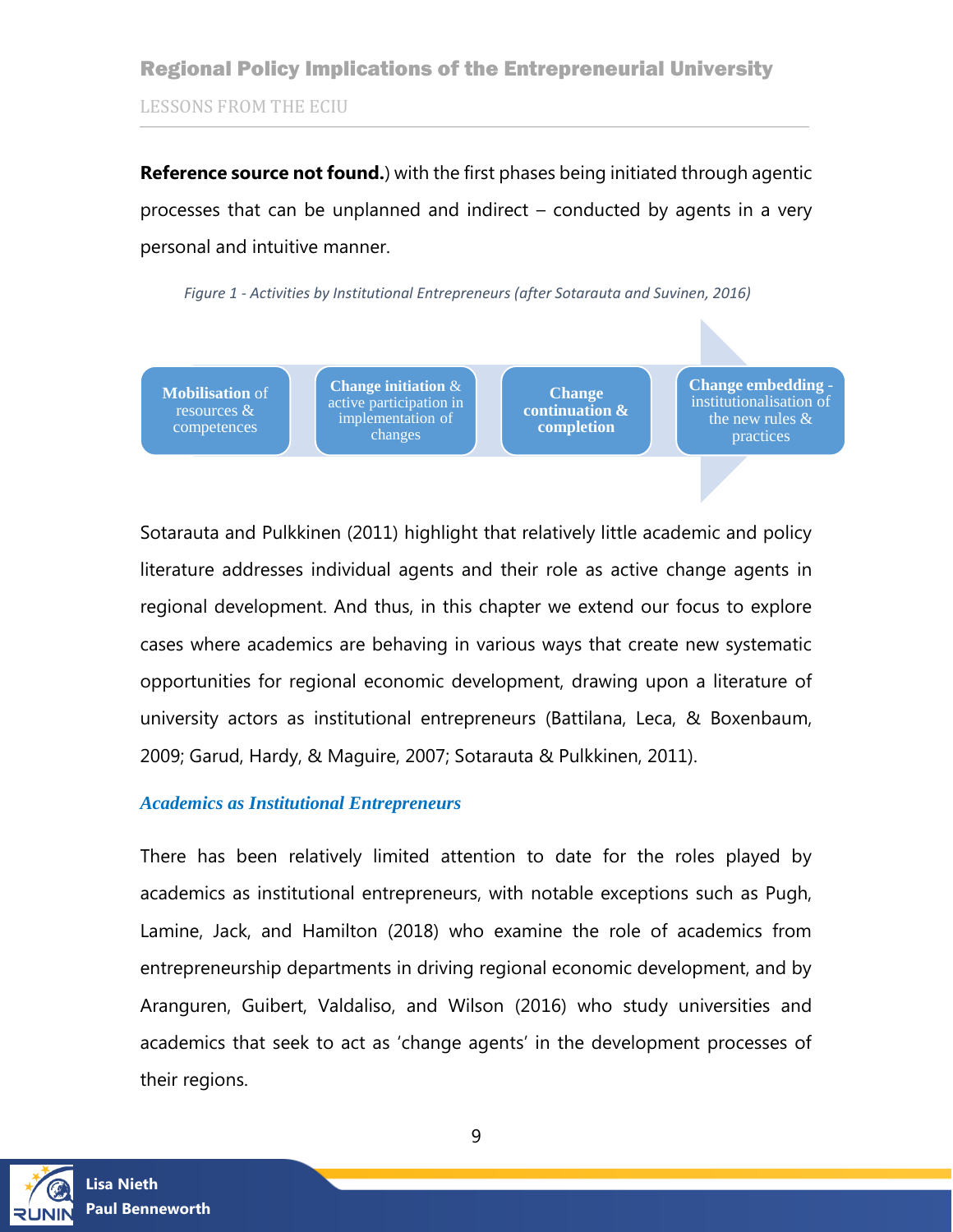Because universities are loosely coupled communities (Weick, 1976) the institutional entrepreneurship lens seems to provide a useful way to understand how people attempting to realise different activities change the nature of the organisation or even the system they are in. We are thus particularly concerned with the ways that actors within universities are constructing solutions to fill gaps in RISs. The individual academic will be analysed in his/her role as an 'institutional entrepreneur' (IE), following the processual framework defined above. From this perspective, we regard the IE as important members of the local entrepreneurial ecosystem, a link to local communities and companies as well as driving forces for higher economic development outcomes. It is those development outcomes that "require social action by knowledgeable pioneering individuals, universities, companies and/or governments" (Simmie, 2012, p. 769). At the same time, the "unplanned, highly personal and intuitive nature of institutional agency" (Ritvala & Kleymann, 2012, p. 493) can be observed in that academics often do not realise the depth of their activities and the impact those can have.

In contrast to treating institutional entrepreneurs as 'simple' components of the system that shape and reflect the instrumental intentions of their managers, we see them as purposive agents. To date, there has been a tendency to assume that university agency lies with the senior management level, and decisions taken around strategies and policies are straightforwardly implemented by academics as agents (top-down change). By contrast – and in this chapter's approach – we contend that part of the act of institutional entrepreneurship involves changing the universities in ways that make them more responsive to regional needs (bottomup change).

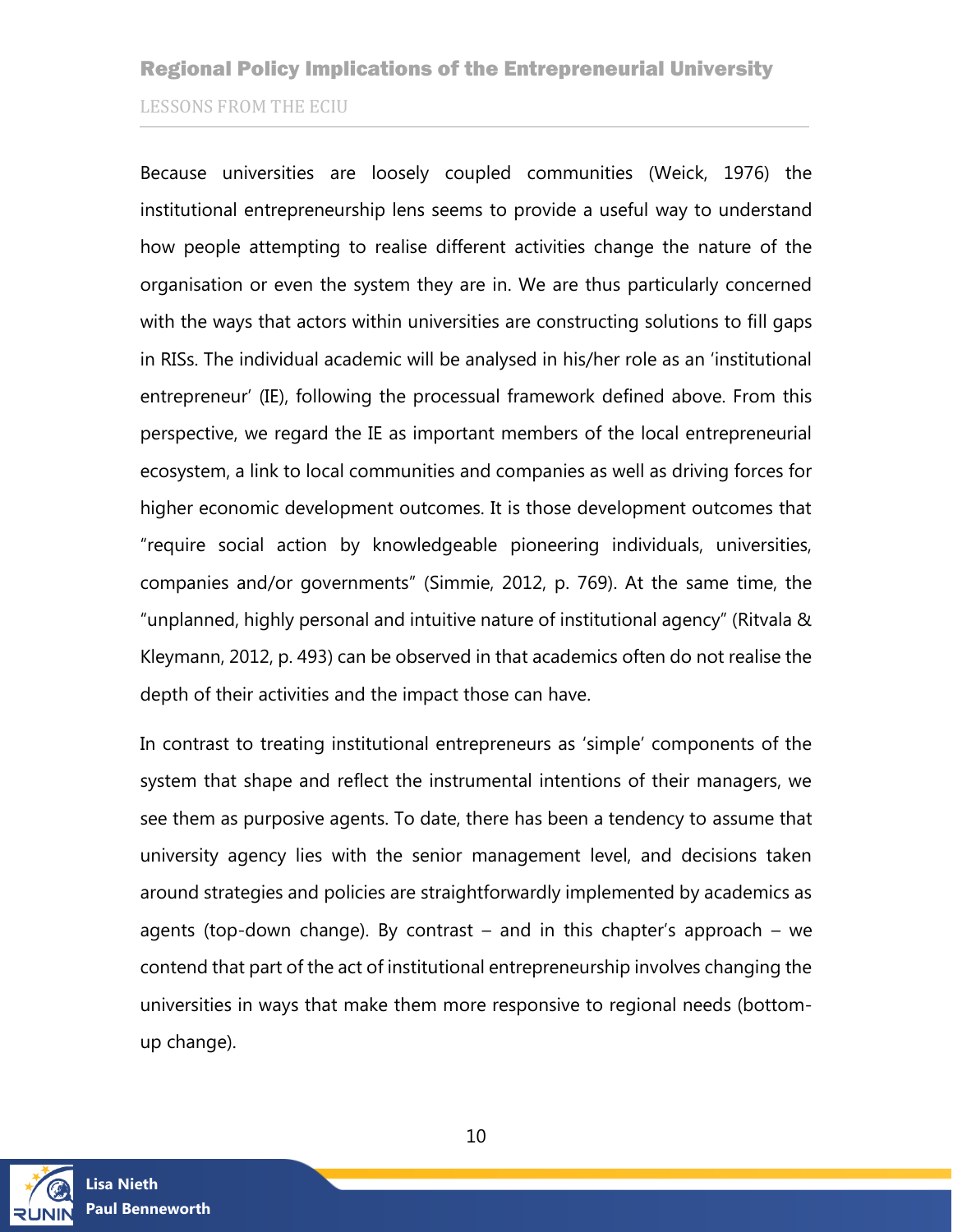In practice this requires a much wider scope of analysis, not restricted exclusively to the formal mechanisms and structures created by universities for the purposes of engagement (also described as hard or 'commercialization'), but the pathways that the academics themselves create to engage in informal, soft activities and engagement that often happens through networks. As Pugh et al. (2018) find: "informal linkages to the region have a more complex structure, formation and enactment, and are often curated or developed by individuals". These softer, networked activities mobilised by institutional entrepreneurs can also have wider institutional effects, both by interacting with and becoming integrated into hard engagement activities, but also in shaping the creation of new formal policies and strategies related to regional engagement.

In this chapter, we specifically focus on the ways in which regional policy makers can encourage institutional entrepreneurs to undertake engagement activities that lead to these institutional shifts within universities that in turn increase the overall university structural orientation towards regional development and structural contributions to regional economic development. We aim to look at the ways in which academic institutional entrepreneurs were empowered or constrained to undertake acts of institutional innovation creating soft networks, and the consequences that had for the embedding of those soft networks within the hard infrastructures and central strategies and policies of their parent universities. We will apply the framework above (**Error! Reference source not found.**) to address the research question of "How can regional policy activate and support university institutional entrepreneurs active in their regions?" We aim to understand how regional policies can support those institutional entrepreneurs already engaged and motivate those actors that are not. This is particularly relevant as institutional

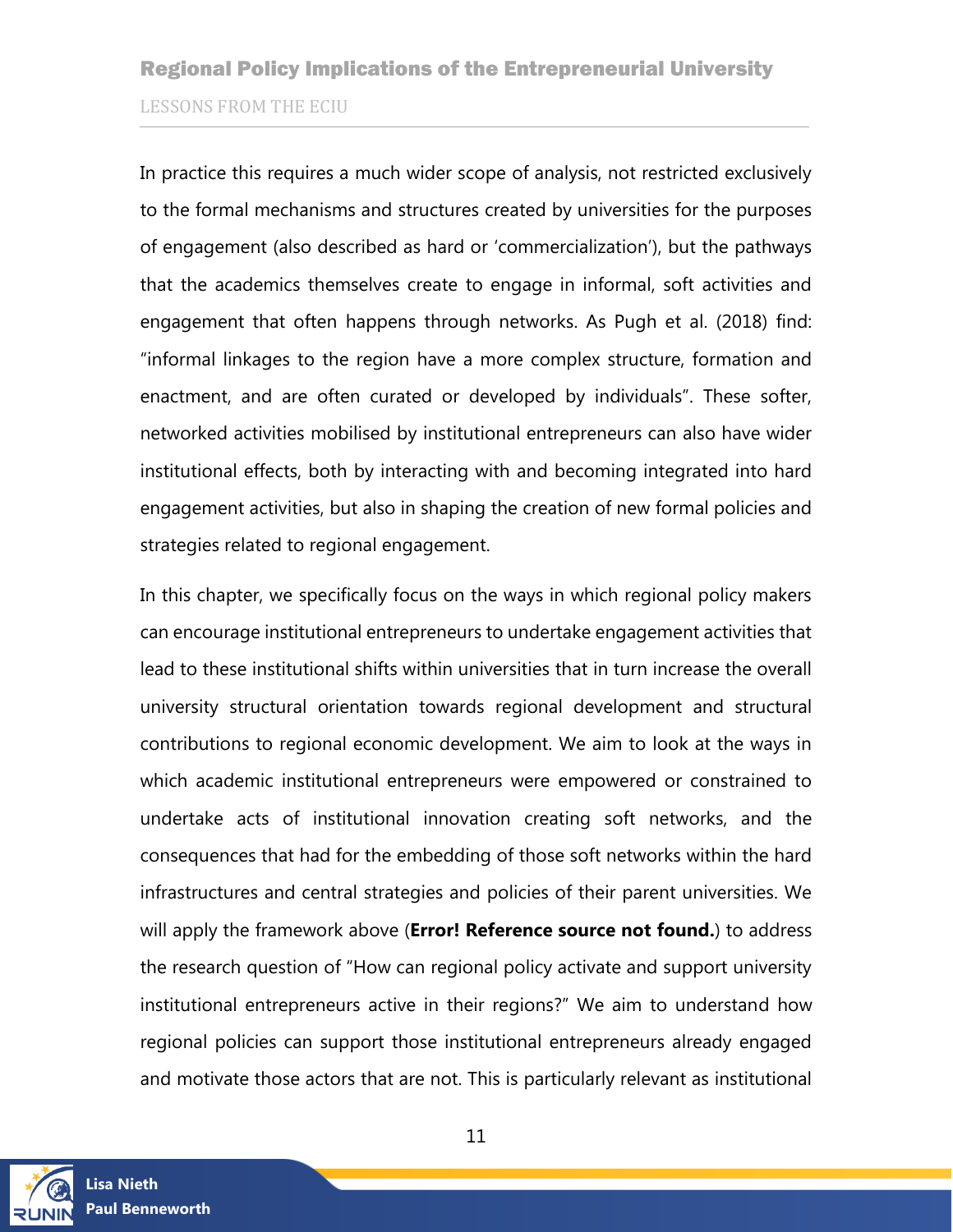entrepreneurs are often not as 'free' as expected due to "rigid structures, politics, major economic layers, and formal policies" (Sotarauta & Pulkkinen, 2011).

### METHODOLOGY & CASE STUDIES

#### *Methods*

Because we want to analyse diverse activities of academics as institutional entrepreneurs, we will adopt an explorative case study approach. This chapter thus provides a detailed, comparative case study of three universities and their respective peripheral regions: Twente (NL), Aveiro (PT) and Aalborg (DK). These three universities and their regions have been selected in that they have all made substantive efforts in recent decades to stimulate regional innovation and universities have been at the forefront of these efforts. All three universities are members of the European Consortium of Innovative Universities (ECIU), a group of universities "with collective emphasis on innovation, creativity and societal impact, driving the development of a knowledge-based economy" (ECIU, 2019a) - reviewed in the next section.

The data for the three cases were collected by one of the researchers through 21 interviews with academics and key policy stakeholders in all three regions as well as document analysis, always aiming to ensure the case studies' direct comparability. The documents used, such as newspaper articles, project reports and collaboration agreements, were used to contextualise the information given within the interviews. The interviews followed a semi-structured pattern with an interview guide that assured the overall direction, the diversity of interview partners as well as the particular questions and thematic focus varied from case to case. Within the three cases, it is possible to see the effects played by different regional

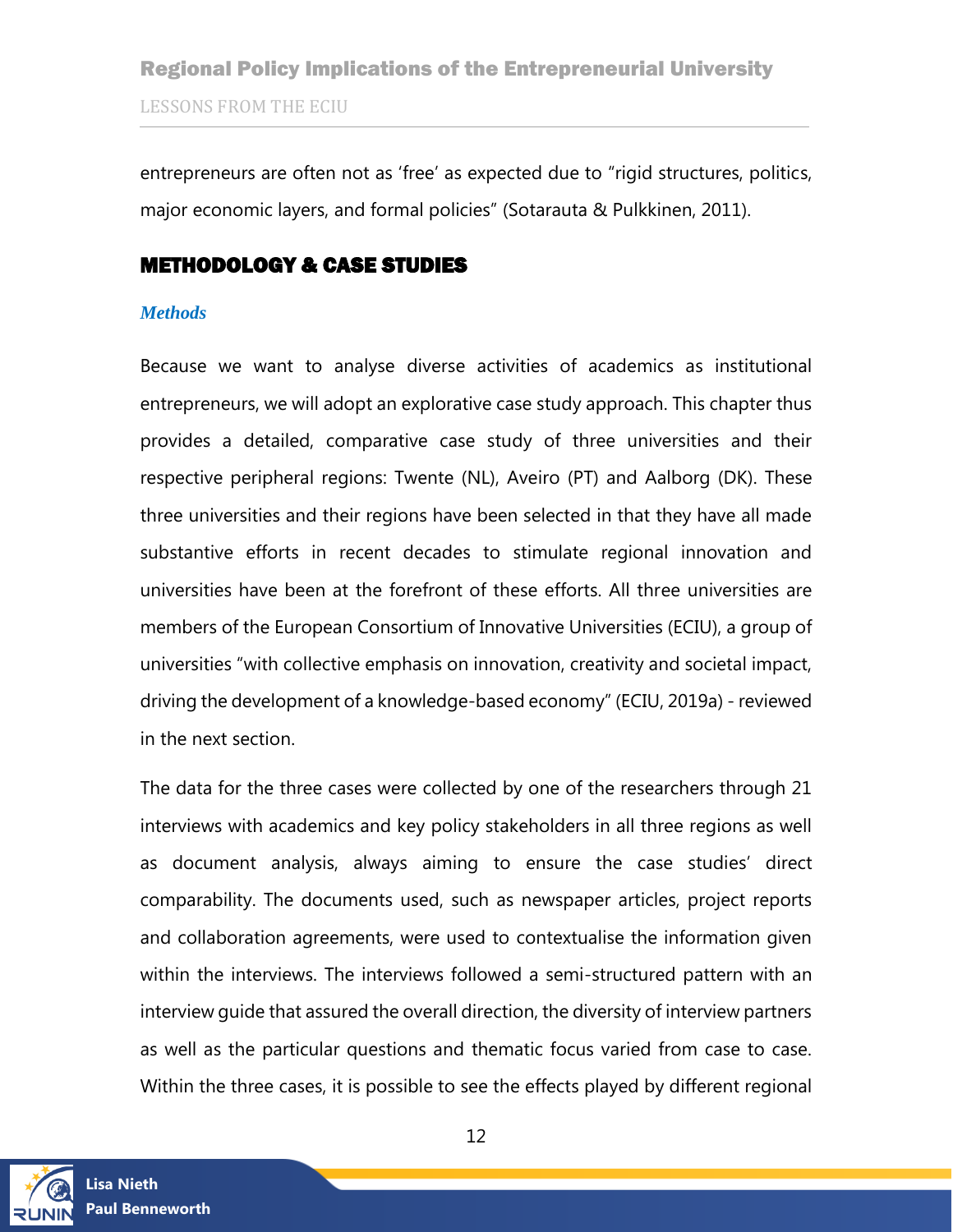contexts, in terms of different regional settings, university management styles and regional stakeholders. The interviews were conducted under a condition of confidentiality and anonymity; thus, the interview partners identities cannot be exposed.

#### *Introduction to the Case Studies*

The ECIU is a consortium of universities who profile themselves in terms of the contributions they make through their entrepreneurial, proactive and innovative regional engagement practices. Founded in 1997, the universities put high emphasis on innovation and entrepreneurship and aim to develop an entrepreneurial and innovative culture within their walls as well as bring it to industry and overall society. They describe themselves as "pioneers in pursuing an innovation agenda" (ECIU, 2019b) and have shown to develop a wide set of experiences on how to deal with innovation and entrepreneurship in their education and research activities as well as their knowledge exchange activities. We can see that ECIU universities make a certain claim to be regionally focused and to facilitate internal as well as external innovation and entrepreneurship. Therefore, they seem like a reasonable sample of universities within which we might be able to address our research question. All three universities have shown relevance to regional governance arrangements, as they extended their traditional education and research missions to include missions of engagement with the industry and development of their surroundings overall.

### University of Twente (UT)

UT is located between the cities of Enschede and Hengelo in the region of Twente on the eastern border of the Netherlands. The technical university was created

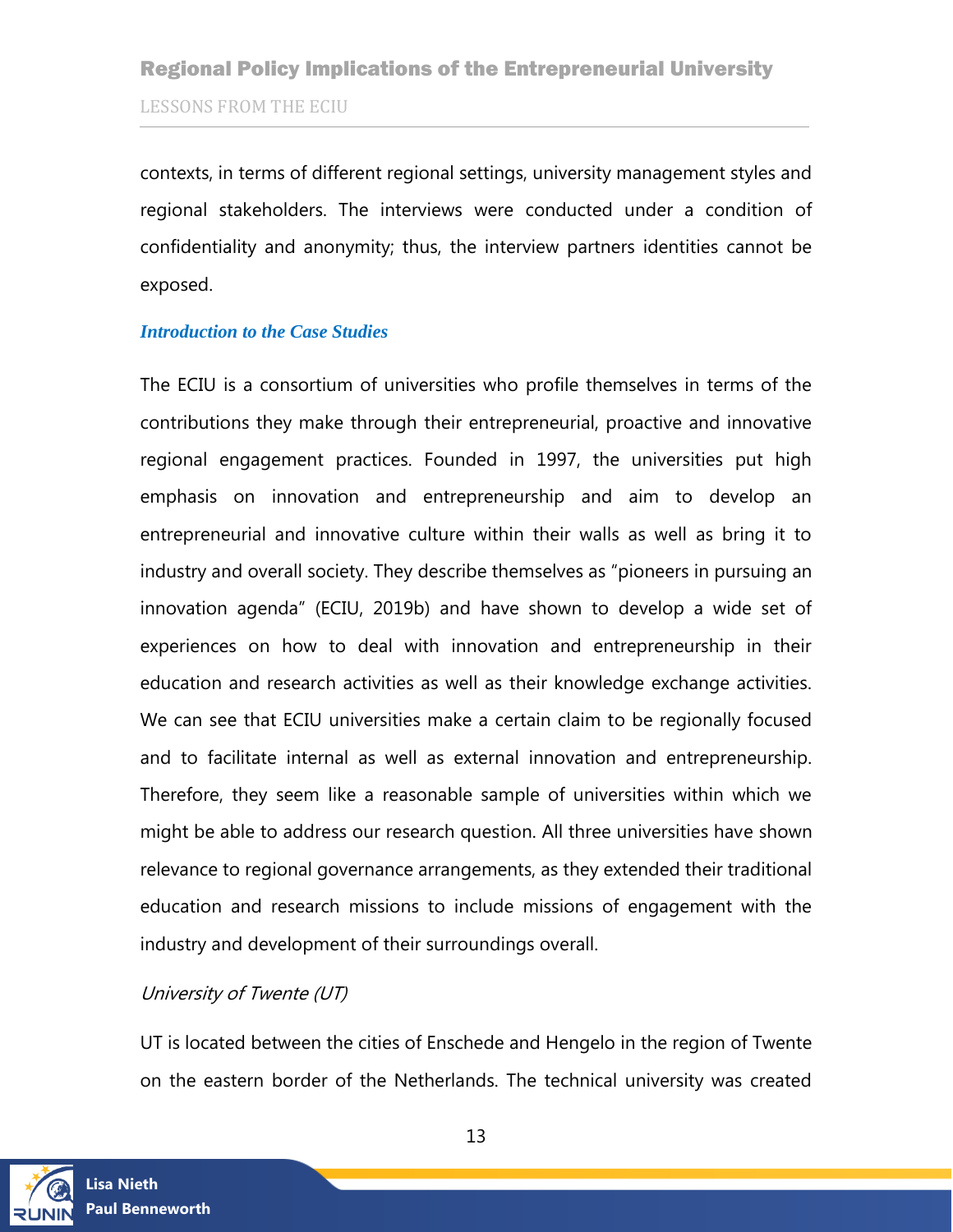1961 to "reanimate" a region suffering from the consequence of an economic downfall driven by the decline of the textile industry and associated sectors such as metal-working and precision engineering (Benneworth & Hospers, 2007). Created as an "innovative and experimental institution… [that] survived largely by reinventing itself as a source of new growth for the region" (Benneworth & Pinheiro, 2017, p. 311), the UT's regional mission has materialised itself through different activities and projects according to different leadership styles and prioritisation efforts. Early examples of this are the implantation of the spin off & entrepreneurship programme TOP since 1984, the creation of the business and science park Kennispunt together with other regional stakeholders in 1989 as well as the role of the UT in diverse regional development programmes and boards nowadays. More recently, emphasis has shifted to creating strategic investment and reach-out units, such as the Fraunhofer Project Centre, which will be the focus of the UT case presented in this paper.

#### University of Aveiro (UA)

UA is situated in the Centro region of Portugal in the municipality of Aveiro, which is part of the intermunicipal community of the Region of Aveiro (CIRA) with 370,000 inhabitants. It is a university that was created in order to focus on and attend to regional needs, with many of the initial degree programmes at the time of its creation being focused to meet the demands/needs of the local industry (Rodrigues & Teles, 2017). Being committed to its region and the existent regional partners since its beginning in 1973, it has developed a range of infrastructures that facilitate the exchange of knowledge and the transfer of technology such as the technology transfer unit UATEC, incubator facilities, a pro-rector for "interinstitutional cooperation in the areas of regional development and city

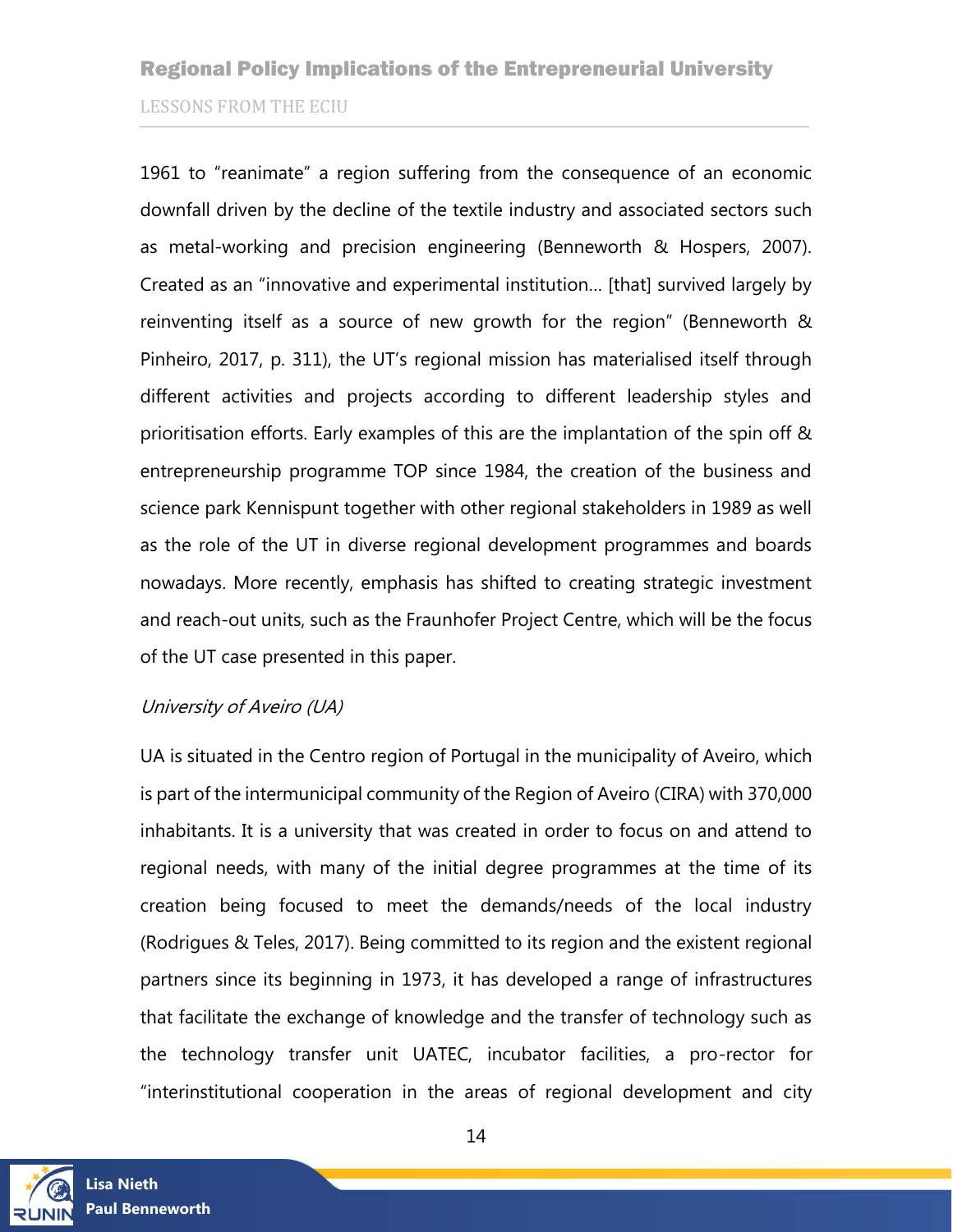policy" and a vice rector for "university-Society cooperation". a close partnership between the university, CIRA and the business association AIDA emerged out of their collective work in defining Territorial Development Strategies for the 2008- 2014 and 2014–2020 periods. Since 2007, these partners have worked to realise a creative science park, with the Creative Science Park of the Aveiro region opening in 2018. That example provides the basis for the empirical evidence regarding the Aveiro case, which focuses specifically upon consistency and commitment of engagement between the partners.

### Aalborg University (AAU)

Similar to the first 2 examples, AAU was established in 1973/74 with the hope of maintaining the region attractiveness and renewing the local industry structure at the time dominated by construction, shipbuilding, food and agriculture. The university is based in the city of Aalborg that is also the capital of the region of North Denmark, encompassing 11 municipalities with a population of about 580,000. In order to enhance AAU's connection to the regional industry, the first degrees established showed a strong emphasis on technical and engineering fields. The pedagogical model of problem-based learning (PBL) was established at the point that the university has created, enhancing the engagement with external partners through applied project work of students. Today, the regional industry has a strong technology focus and has been described as R&D-based – characteristics that are often traced back to the strong link to the AAU. Examples of strong engagement between the university and the regional stakeholders are AAU's engagement in the science park NOVI and common cluster initiatives that are internationally known (such as the ICT cluster BrainsBusiness). The initiative

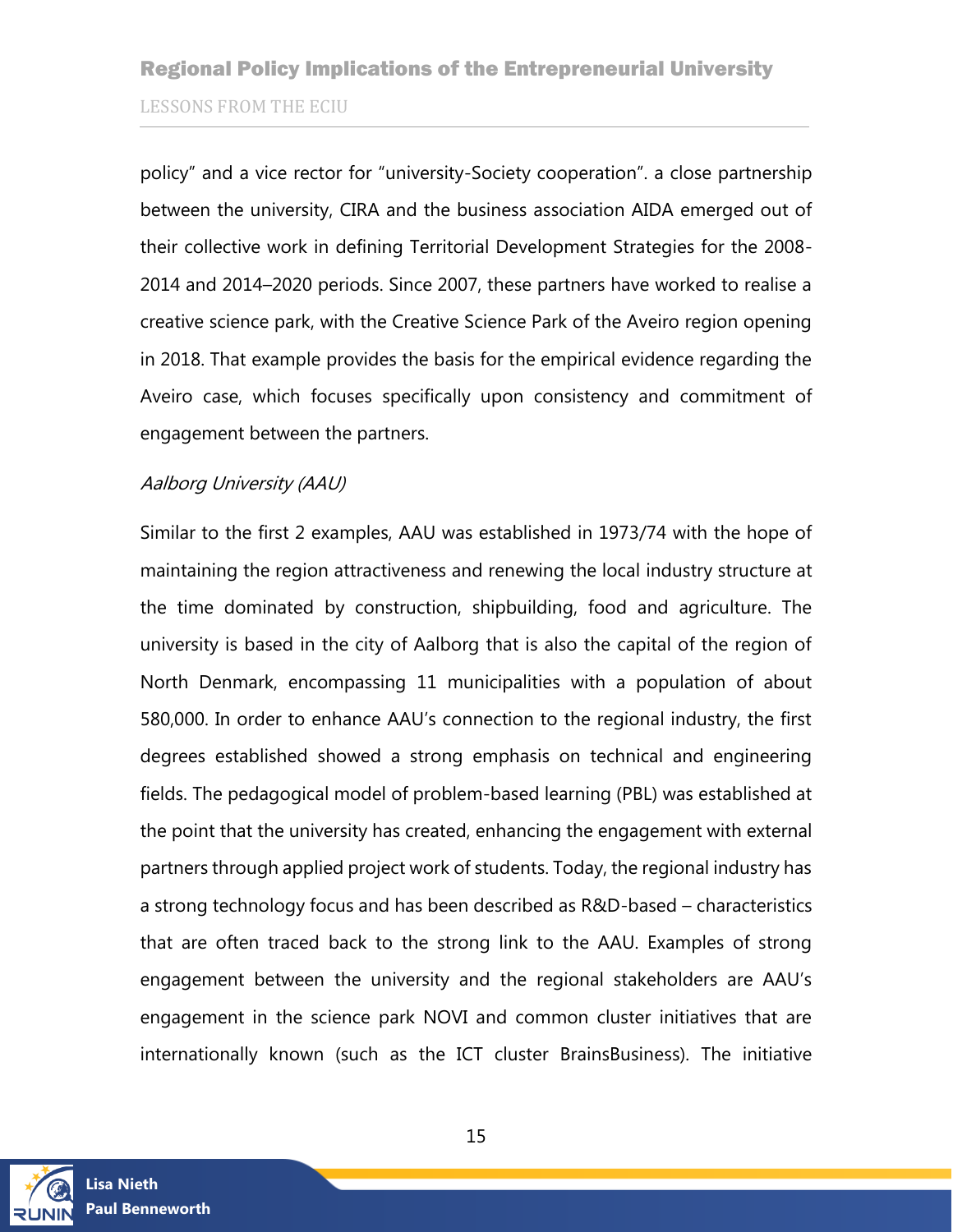analysed in section 4 is a Match Making System established in order to have clearly defined connectors between AAU and its external partners.

### <span id="page-15-0"></span>Individual Institutional Entrepreneurship Processes

In this section, we set out the activities undertaken by academics as institutional entrepreneurs following the four-step framework outlined above. The case of the Fraunhofer illustrates the energy and effort required to fit an external partner into a university campus, even where the university has notionally created a set of mechanisms to make it easier for external agents to set up within the former campus area. The Creative Science Park case in Aveiro illustrates the ways in which academics can create a conceptual space for a notion then mobilising policy partners to support and realise that notion, even if the passage of the idea to those partners can lead to unpredictable deviations from the original academic idea. The Matchmakers scheme at Aalborg University highlights that institutional entrepreneurs can and do thrive perfectly well away from the managing centre, and even if university senior managers withdraw support for a scheme, institutional entrepreneurs may continue their activities despite these policy shifts.

#### *Fraunhofer Project Centre*

The creation of the FPC can trace its roots back to a long-standing set of ad hominem collaborations between researchers at the University of Twente, and those at the Fraunhofer Institute – Europe's largest application-oriented research organization both at the level of the central management as well as specifically with the Aachen Institute for Production Technology (IPT). In January 2017 the UT, Fraunhofer IPT and Saxion University of Applied Sciences established a joint Fraunhofer Project Centre (FPC) for "Design and Production Engineering in

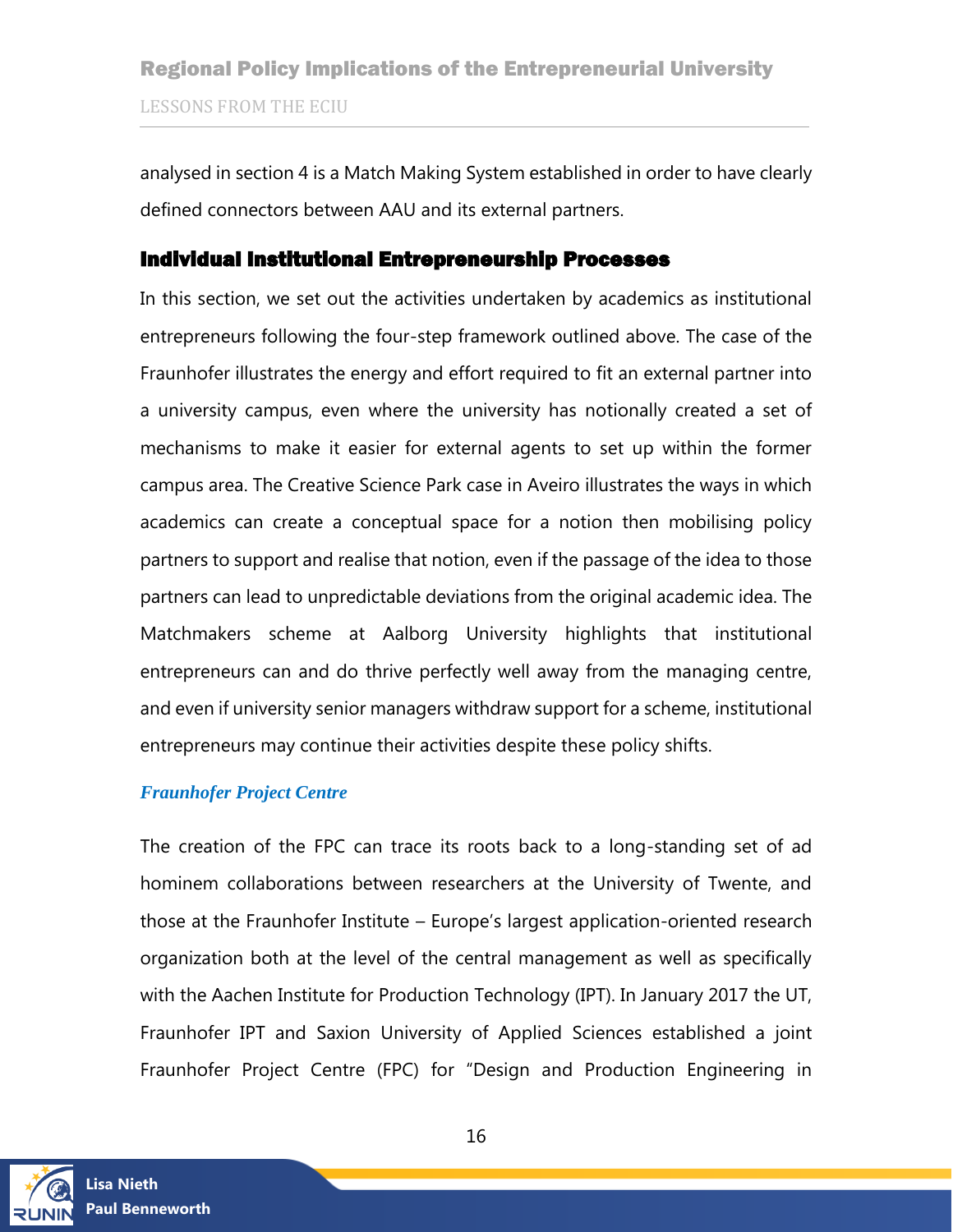Complex High-Tech Systems". This had been prompted by a number of UT academics visiting Fraunhofer installations in regions similar to the Twente region, which in turn kick-started a discussion amongst different partners within Twente as to whether a project centre in Twente could serve as a mechanism to link the UT with local SMEs.

In **mobilising** the opportunity to create a Fraunhofer facility at the University of Twente, it was necessary to find a way to fit that external structure into the overall structure of the university. The FPC was initially placed within the department of mechanical engineering, but it quickly became clear that a department did not have the necessary flexibility in terms of risk management or staff policy to support this centre. To promote the idea of the FPC as a university-wide activity, project leaders projected the idea that it offered a wide range of institutional connections and opportunities, with minimal risk. The decision of the university board to approve the formal establishment of the system indicates that some manner was found to fit FPC into the university's structure. However, project staff reported that simply arranging this fit between the FPC model and the UT business model involved a substantive and draining struggle for the project leaders before any progress had been achieved around the practicalities of establishing and developing the centre. Indeed, the difficulties that were experienced in fitting FPC into the structures of the UT led some interviewees to remark that simply getting the permission of the university felt like a victory in itself.

**Change initiation** happened when the idea transformed into a project and the search for funding started. The German Fraunhofer funding model envisaged that there would be a mix for the funding of 1/3 public money, 1/3 private investment/industry and 1/3 project money. Fitting that funding model fit into the

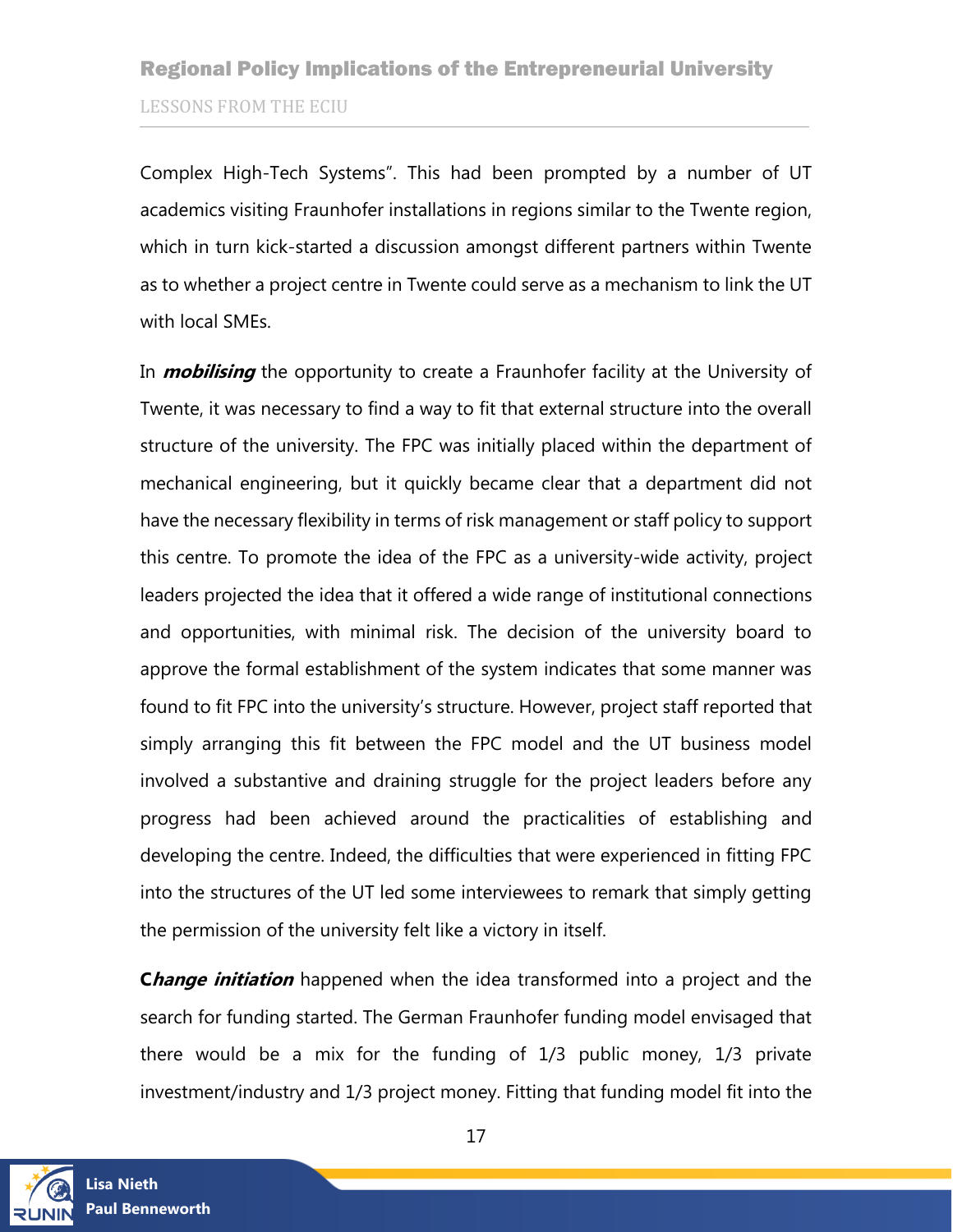Dutch environment was an institutional challenge faced by the actors involved. Different institutional entrepreneurs within UT were able to activate their regional networks to arrange that the Province of Overijssel would cover the public financing element. An FPC manager commented, "I cannot say that it only [worked out] because of personal relationships, but if you have a good story, and you know who to access and you make them understand the rationale behind the direction you want to go, you can convince them". Similarly, a number of private companies – many regional – were introduced to the FPC initiative, and first "quick scans" would later lead to bigger projects. The brand name of Fraunhofer – as well as already existing connections to the industry (for instance through student placements) – were regarded as being supportive in creating a base of interested companies.

Although the centre was initiated and running, the **continuation of change** turned out to be complicated as the FPC did not fit into the prevailing institutional setting of the university. Thus, many small developments, ideas or changes became disruptive and required immense efforts by the institutional entrepreneurs. Examples for these challenges were the initial lack of interest and motivation of professors to participate in Fraunhofer projects due to academic pressures, the prohibition on putting up a sign of the centre due to university rules that forbade names & logos around the campus, issues around square meter rent prices for the Fraunhofer installations, etc. The phase showed that building upon what had already been established was difficult. Objectively the project was fulfilling every expectation that was set out; "we had a business plan and we are always above the expectations" it was nevertheless that tensions prevailed.

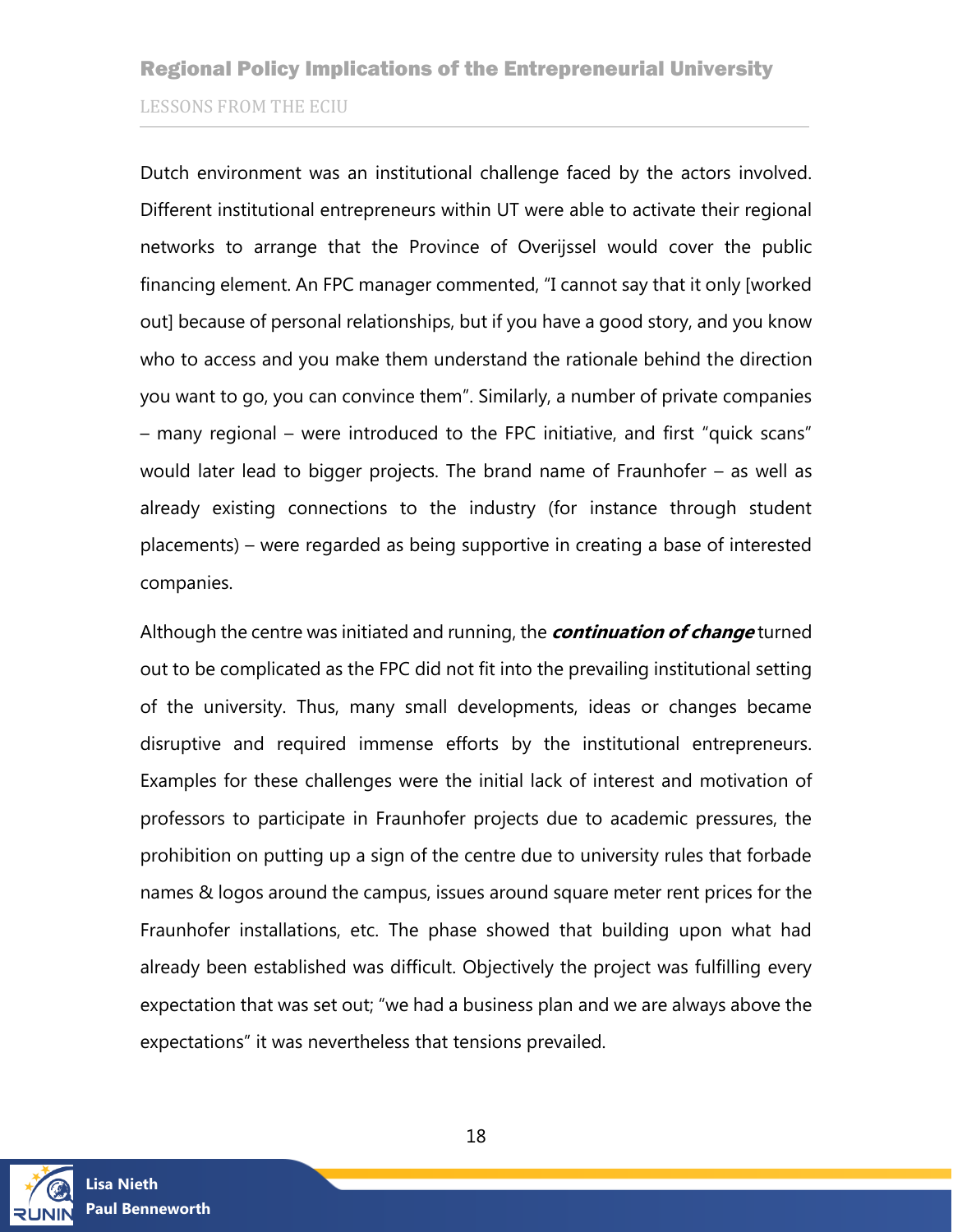Finally, it became clear that only limited **institutional embedding** had taken place. The mismatch of the Fraunhofer Project Center with the institutional systems of the UT became clear as the institutional entrepreneurs found themselves having to continuously push for the FPC to make the next small steps in its development. At the time of writing a discussion of moving the FPC to the adjacent Business and Science Park – therefore offsite from the university – had started. A person involved in this process claimed that with this step it would "become really visible as a separate entity" and would be able to interact closer with the industry. At the same time, instead of becoming more embedded in the university's infrastructure, the FPC was leaving the university system to become independent of the university, something which we contend with fits with the idea of the FPC rationally not fitting in the university and "being treated as foreign body".

### *Creative Science Park of Aveiro Region*

The Creative Science Part of the Aveiro Region was opened in 2018, after a creation process between a set of diverse stakeholders lasting more than ten years. The project started with some very enthusiastic stakeholders within the university that had the idea of building upon the already existing relationship with regional governmental bodies such as municipalities and the intermunicipal community (CIRA) as well as with companies and industry associations. A professor involved in the process explained "it all started exactly in the university and then we looked for partners in the region. Then we started to discuss with the municipalities. It evolved from that". While different ideas about what could be created (such as an industrial area or a real estate park) were exchanged between the partners and the feasibility of the different ideas was checked, the idea of a science park ultimately emerged

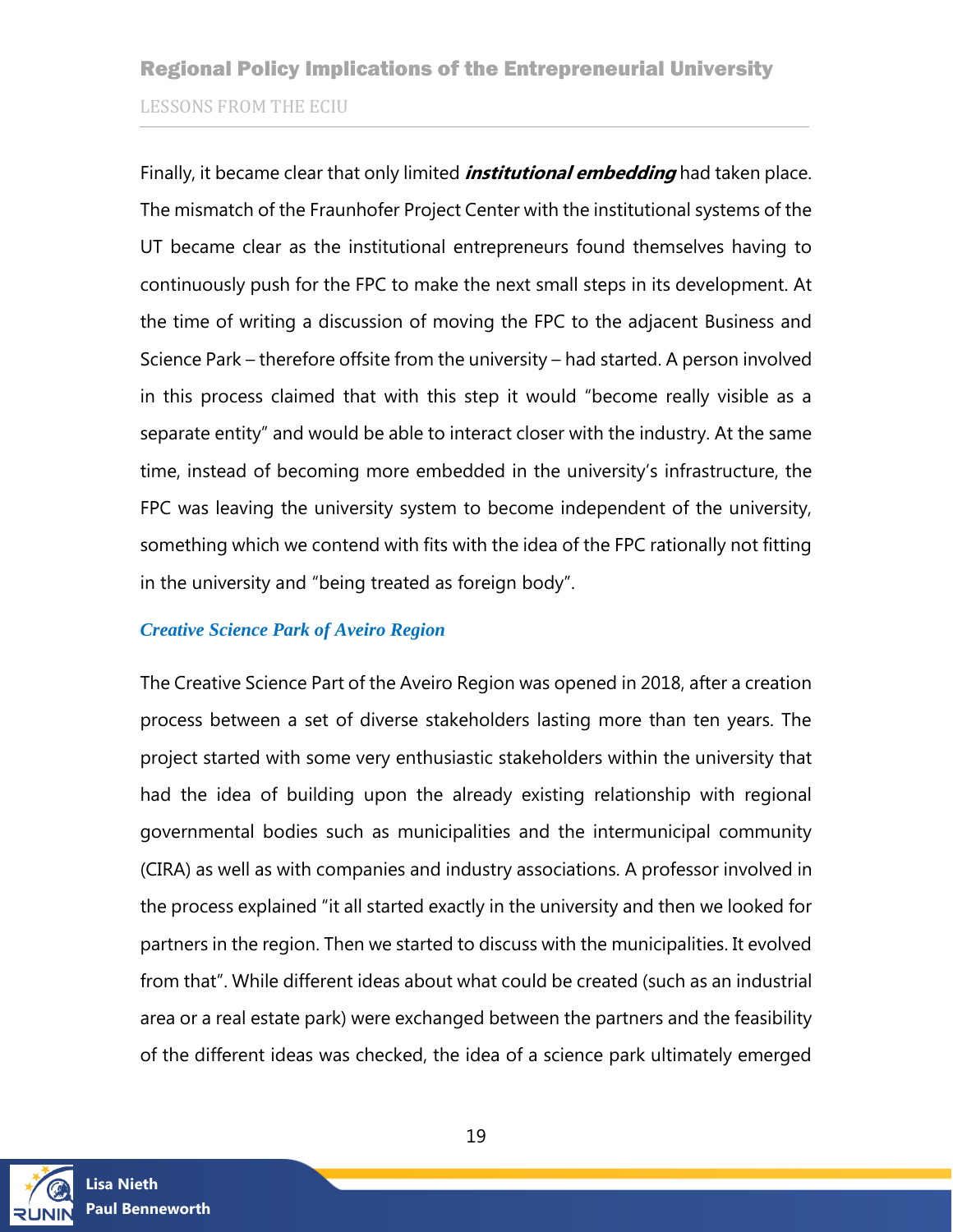it would not lead to increased competition between the already existing industrial zones of the municipalities.

In terms of **mobilisation**, different institutional entrepreneurs within the university clearly played different roles in the project. There was extensive research conducted by different actors on possible science park concepts that would fit with the regions setting and necessities. These ideas were exchanged back and forth between the university actors and other stakeholders, with the aim of defining the ideal science park model that would suit everyone's interest. A UA employee involved at this stage of the process highlights the ability of the involved institutional entrepreneur in "understand the language of people in the region [… being able to] do this translation between one side and the other." Through the institutional entrepreneur's international networks direct connections and communication with science parks around the world were established, experiences exchanged and even some fact-finding mission to these science parks conducted.

**Change initiation** happened when an (apparently) joint decision on the science park model was made and funding distribution between the partners was agreed upon as well as external funding being secured. The chosen model, heavily based on the science park in Tampere, Finland, was explained to focus on the existing companies in the region, and a university employee explained that it would be "closer to firms than the traditional science and technology park". What was not clear to the different stakeholders at this phase was that they had only supposedly agreed on a model, while in later stages it became clear that especially the municipalities were still hoping to attract new companies – thereby seeing it primarily as a real estate project. As was later to become clear, there was no real consensus on the content of what had been agreed, whether it was to construct a

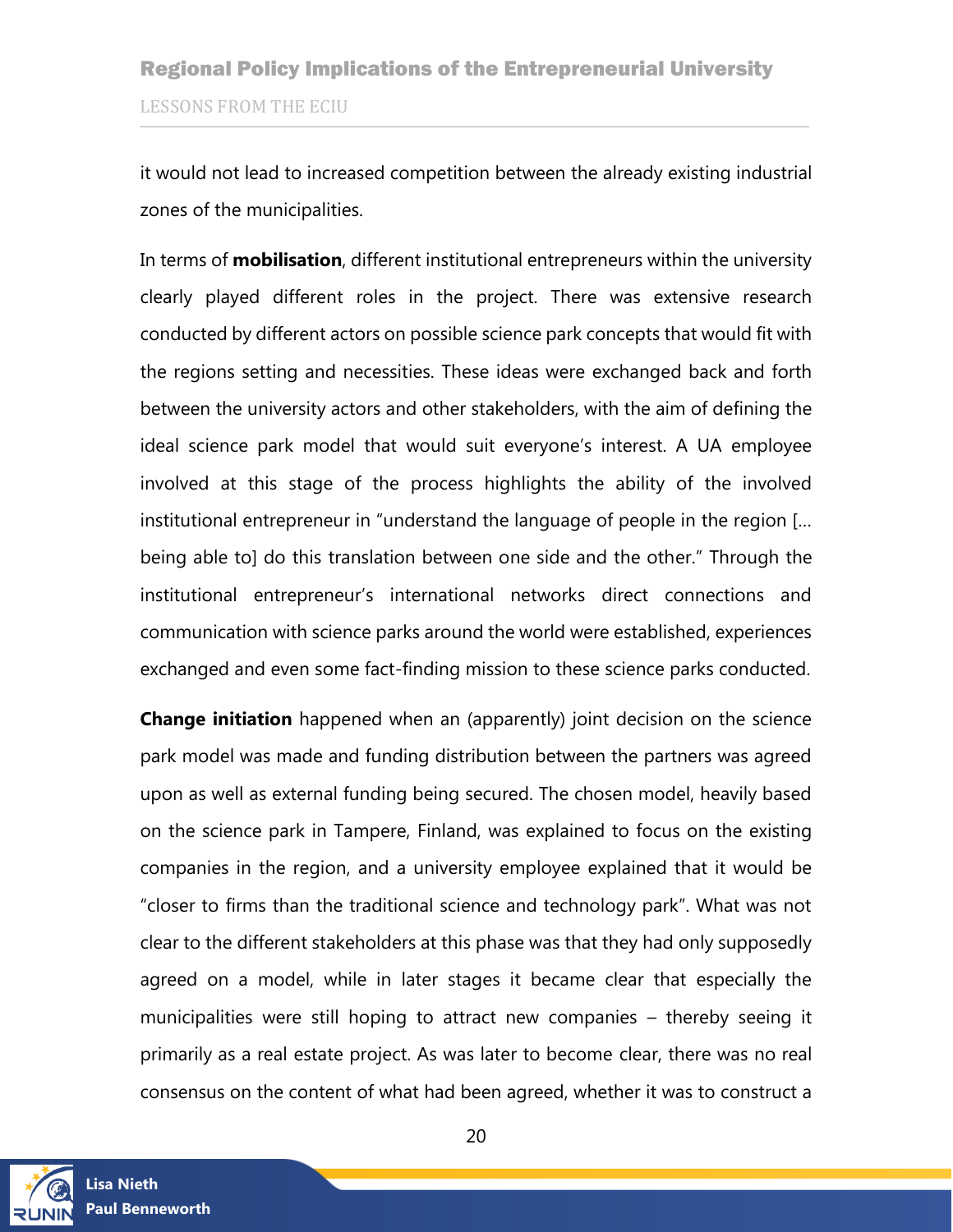set of technology transfer services or to attract new businesses, and it was the latter that was important to municipalities. A university employer critically claimed that "what they [the other participants of the study trips] saw were buildings and not so much these institutional bases, which is much more important than the building".

The failure of understanding each other's definitions of the 'common' idea – and realising that there was not as much commonality as assumed – was the start of a **change continuation** coined by complications and drawbacks. Competitions around the selection of the suitable location of the future science park as well as comprehensive changes within the UA teams were reported by the interview partners. Especially the second point, of university employees leaving their positions within the teams that were engaged with the science park process, shows that IE became disengaged at this stage. An interview partner involved before and after these changes explained that with the entrance of a rector team a "more traditional way of seeing these sorts of knowledge transfer" was introduced, thereby challenging the more perspectives and activities conducted by many of the IE. As the different partners were busy fighting their own battles of location and team membership, they failed to present themselves as a coherent body standing against additional external pressures – such as demonstration of an environmental agency against the chosen location – that emerged along the way.

The story of the science park and the role of the academic institutional entrepreneurs shows nuances of successful change motivation and initiation as well as complication throughout the change imitation and **embedding**. While the university and the respective IEs were very enthusiastic in the beginning, conducting extensive groundwork, the model of the park as well as the changing

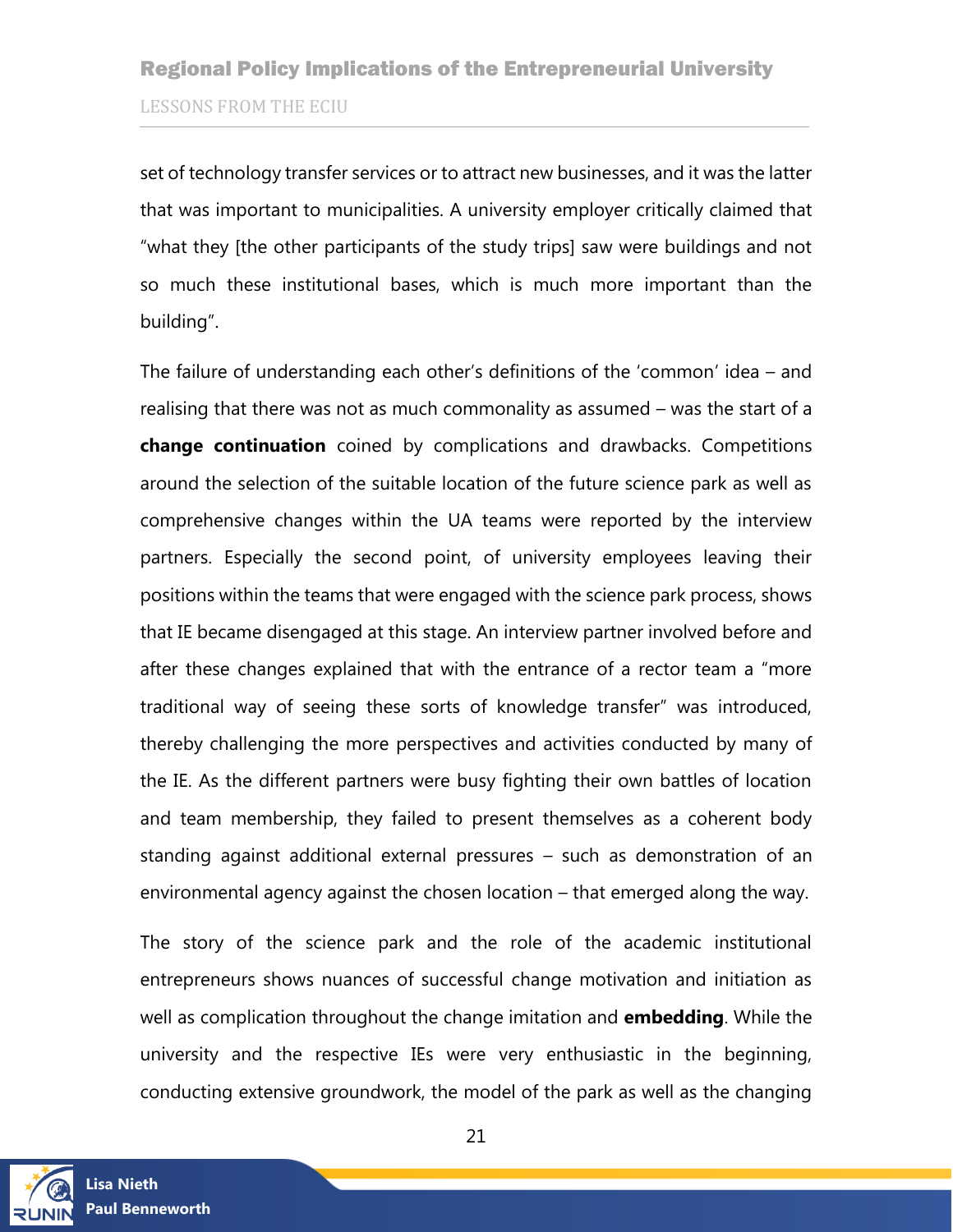support through a new rectory team suddenly turned the process around. The original plans of the institutional entrepreneurs were thus questioned, the university interests not guaranteed – one could even say they were trumped – and therefore many institutional entrepreneurs disengaged. The science park was still opened – although it took double the time than planned – but the university's engagement within this process was slowed down.

#### *Matchmaking System*

In 2007-2008, Aalborg University, in cooperation with the North Denmark Region, initiated the creation of a new cooperation infrastructure between the university and its external partners, especially those in the business promotion system. The new infrastructure had the goal to facilitate the exchange of knowledge between the university and external stakeholders, with a particular focus on companies such as SMEs who had limited connections to AAU – often found in the outermost areas of the region. This new infrastructure was to consist of two elements, a matchmaking secretariat tasked with handling project management as well as the organisation of matchmaking activities and so-called 'matchmakers' tasked with becoming knowledgeable intersections between the university and third parties. Three categories of matchmakers were created: (1) university-internal matchmakers (researchers in each faculty), (2) university-external matchmakers (in municipalities, business associations and other institutions) and (3) student 'matchers' (students with special responsibility for promoting the students' collaboration with the business community).

The project was initiated by different stakeholders around AAU Innovation, aiming to create new entry and exit points to and from the university. A university manager

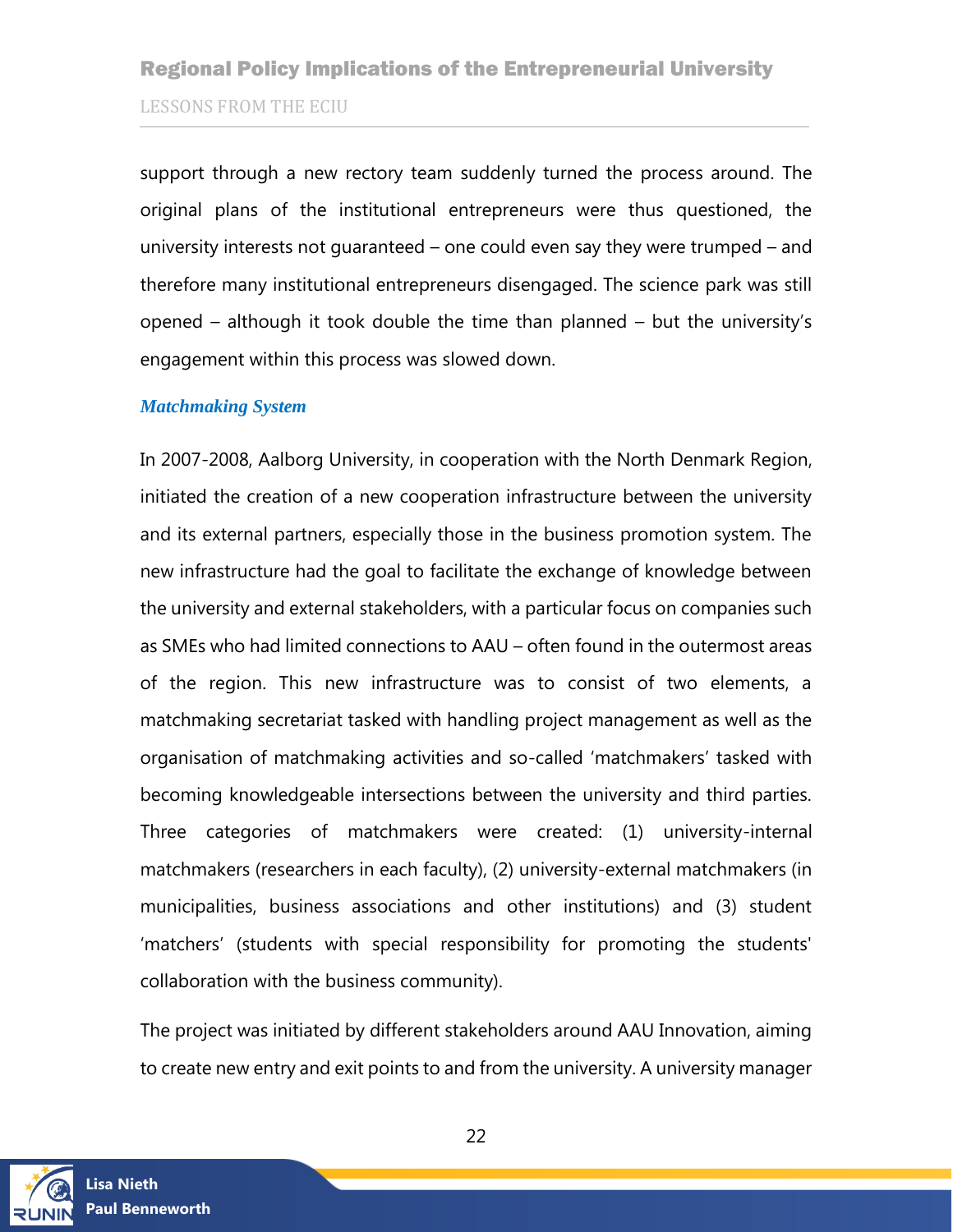very involved in this process explained that the goal was not to centralise engagement tasks but to **mobilise** more stakeholders and 'build' new doors. They clarified that they were applying a 'no-wrong-door' policy in contrast to the often praised 'one-door' policy. This model was seen as a clear fit to the regional needs and funding was made available by the regional growth forum, a body combining different stakeholders within the field of regional development who are involved in the decisions on the distribution of European and national funds (OECD, 2009). In the first phases of funding, the matchmaking secretariat was installed and the identification and induction of match makers started. The deans of the different departments, as well as managers of municipalities and business associations, were asked to appoint matchmakers within their institutions. Interview partners claimed that most of these newly appointed match makers were already engaging with external partners and therefore did not have to change their activities in any significant way.

**Change initiation** happened in that the appointed matchmakers started getting to know each other personally – as well as the institutions which they were representing – through first meetings and activities. An example of such a meeting was the annual matchmaking conference in which keynotes are given, institutions are introduced and an informal way of getting to know each other was established. While some of these activities were described to be rather symbolic and it was questioned whether they fulfilled the matchmaking purpose – such as the official awarding of 'matchmaking certificates' – other participants explained that they were able to create new contacts and a better understanding of the partners needs and possibilities through the new match making infrastructure. In parallel, the matchmaking secretariat started introducing activities such as 'municipality tours'

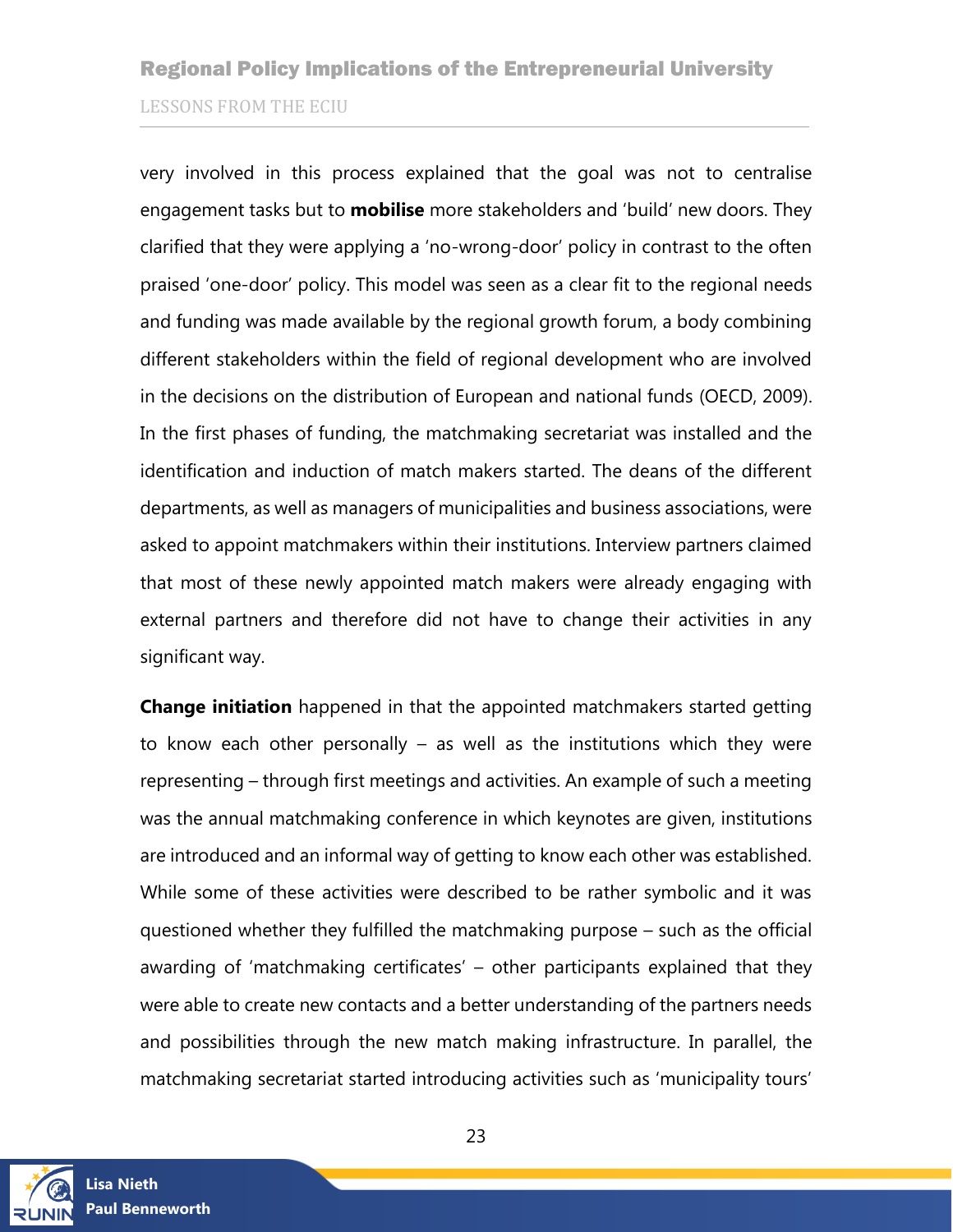(taking students to companies in specific municipalities) or 'solution camps' (a company posing a particular challenge and students participating in a structured process of defining possible solutions to it). These different activities were said to have systemised some of the exiting activities and created new forms of engagement as well as contacts.

After the first years of the match making project terminated, some internal changes of the university management, a restructuring of AAU Innovation and changes in leadership of the university as well as the match making project marked a change in the project's development. While the matchmakers that were already well connected **continued** with their matchmaking tasks, potential new matchmakers (who received the matchmaking tasks when people left their positions) were often not aware of what this actually meant. An external matchmaker claimed that they were never contacted, did not know what was going on within the university and had no clear idea of what the task actually entailed. New leadership started setting new priorities, aiming at one door policies and introducing the idea that engagement and collaboration had to bring clear advantages for AAU. While the system still received funding, the new priorities shifted the nature of the infrastructure. A manager within the system explained that while the "old innovation director was very much focused on listening to what's going on out there and what they [potential external partners] want", the new management was focused on the university's needs and prioritised the educational system. This new focus of the matchmaking project was said to be on proactively connecting students to companies, giving external match makers as well as researchers a passive role.

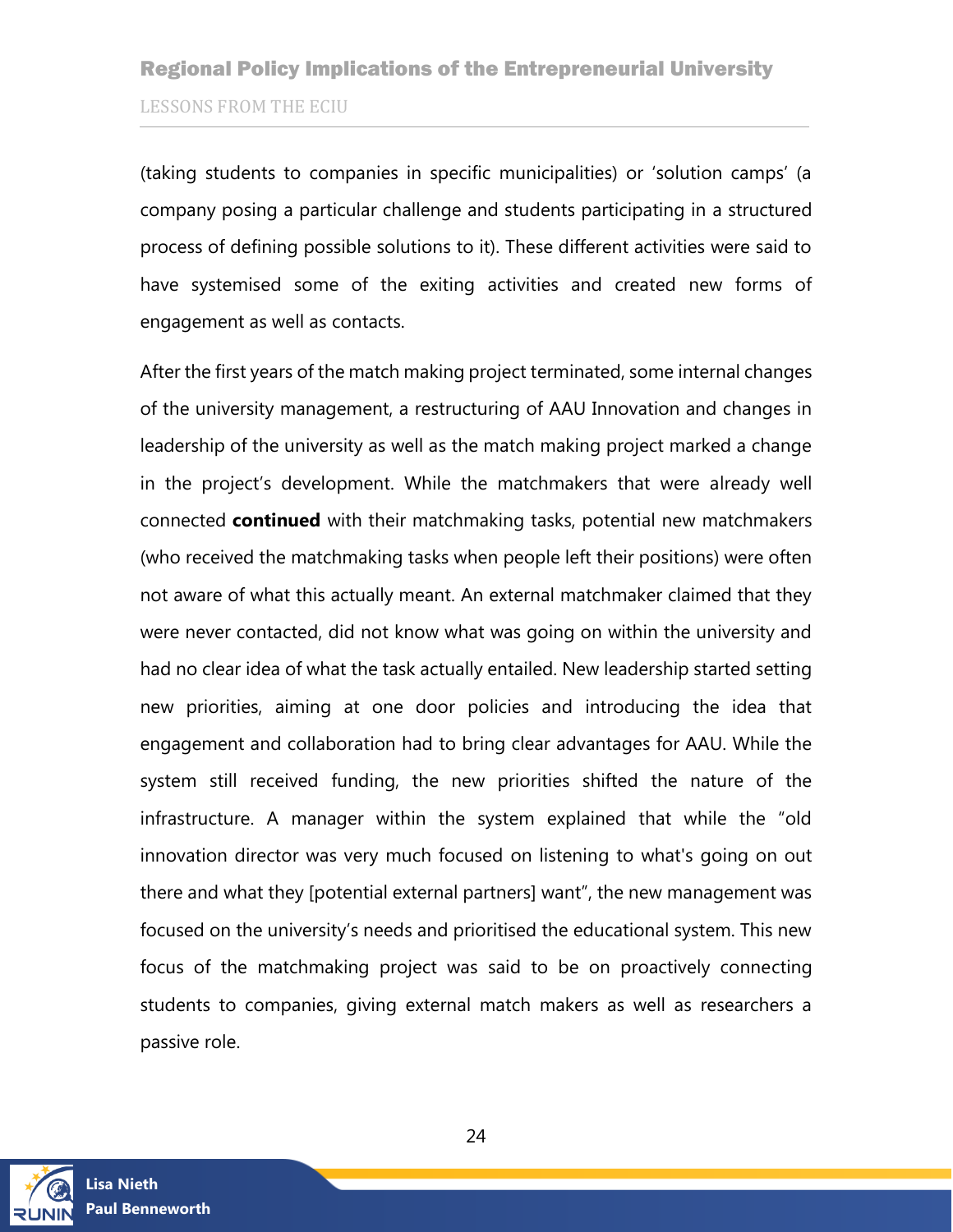In the beginning, the project, activities and tasks were managed flexibly and engagement between stakeholders was said to have started to grow. Nevertheless, the long-term changes that were hoped to be achieved according to the original plans of the match making system were not easily **embedded** into the university structure. A manager within the matchmaking project claimed that the system was not "properly implemented at the university". While the model of systemic transformation seemed to have worked in the first years, it failed to deal with internal tensions inside the university after leadership changes and an exogenous transformation occurred due to the shift of priorities. While different disciplines had different knowledge and production needs (different doors), the match making infrastructure seemed to have been a better fit for some departments than for others. Thus, the attempt by the second team of match making leadership to streamline knowledge engagement and create a rational entry system to the university challenged the idea of the original IEs.

### <span id="page-24-0"></span>Factors Affecting Regional Institutional Entrepreneurs' Behaviour?

On the basis of the three case studies, we can recognise different elements that motivate and advance institutional entrepreneurs as well as elements that demotivate or even block the advancement of institutional entrepreneurs. We will, therefore, outline some of these positive and negative elements and then, in the next section, identify how regional policy can make use of these elements, play to the intrinsic motivation of academics, and thereby create mechanisms that allow academics to flourish as institutional entrepreneurs. These factors are summarised in table 1 below.

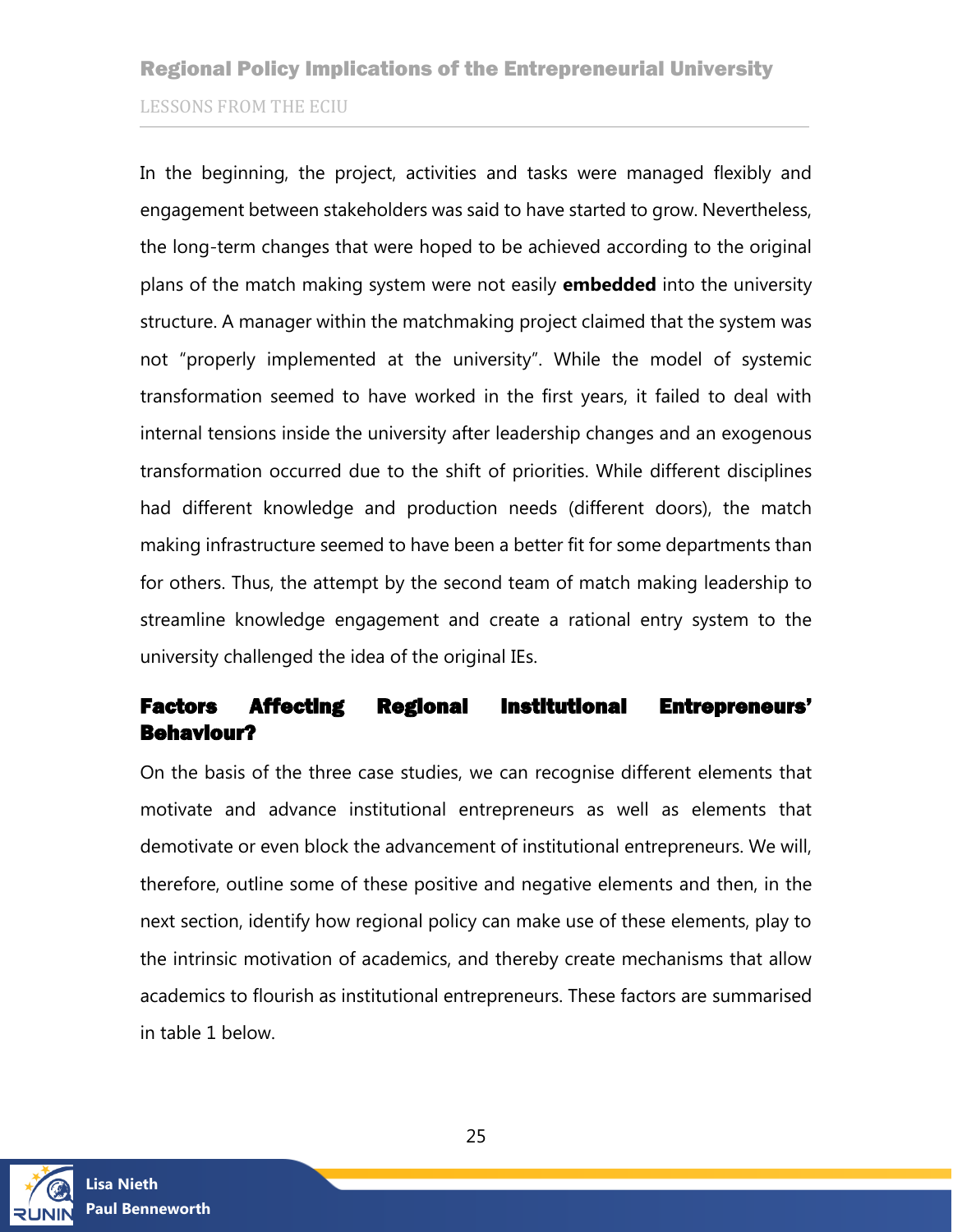### Regional Policy Implications of the Entrepreneurial University

LESSONS FROM THE ECIU

<span id="page-25-0"></span>

| institutional<br><b>Factors</b><br>encouraging | institutional<br>discouraging<br><b>Factors</b>        |
|------------------------------------------------|--------------------------------------------------------|
| entrepreneurs                                  | entrepreneurs                                          |
| Regional partners signaling to IEs that their  | Impossibility for long-term planning in term of the    |
| ideas are of value and should be considered    | IEs due to continuous university-internal changes      |
| Regional partners considering the ideas of     | Inflexibility in terms of creating settings that allow |
| IE and entering co-creation processes to       | trial and error phases for testing new projects and    |
| develop the ideas further                      | institutions                                           |
| support of external partners<br>Continued      | Complications in connecting global pipelines with      |
| through complicated times even after some      | local partners                                         |
| IEs disengaged                                 |                                                        |

|  | Table 1 - Factors that encourage and discourage university institutional entrepreneurs |  |
|--|----------------------------------------------------------------------------------------|--|
|  |                                                                                        |  |

Source: Author's own elaboration

Firstly, we were able to realise that what helped the institutional entrepreneurs in our cases was the fact that regional partners gave the academics clear **value signals**. In all three case study regions, the academics – motivated by the wish to 'create something big' within their particular academic context – started talking to regional partners from institutions such as companies, municipalities or cities. This was very evident in the case of Aveiro and Twente, where the IEs were already very well connected to mayors and leaders of the main business associations (Aveiro) as well as regional companies and decision makers at province level (Twente). Thus, the IEs were able to approach people directly and translate their ideas into concrete plans (a science park or a Fraunhofer centre) that were received by regional partners with interest and support. The fact that regional partners signaled to the IEs that their ideas were 'something worth doing' then gave the academics the signal to keep working on it internally.

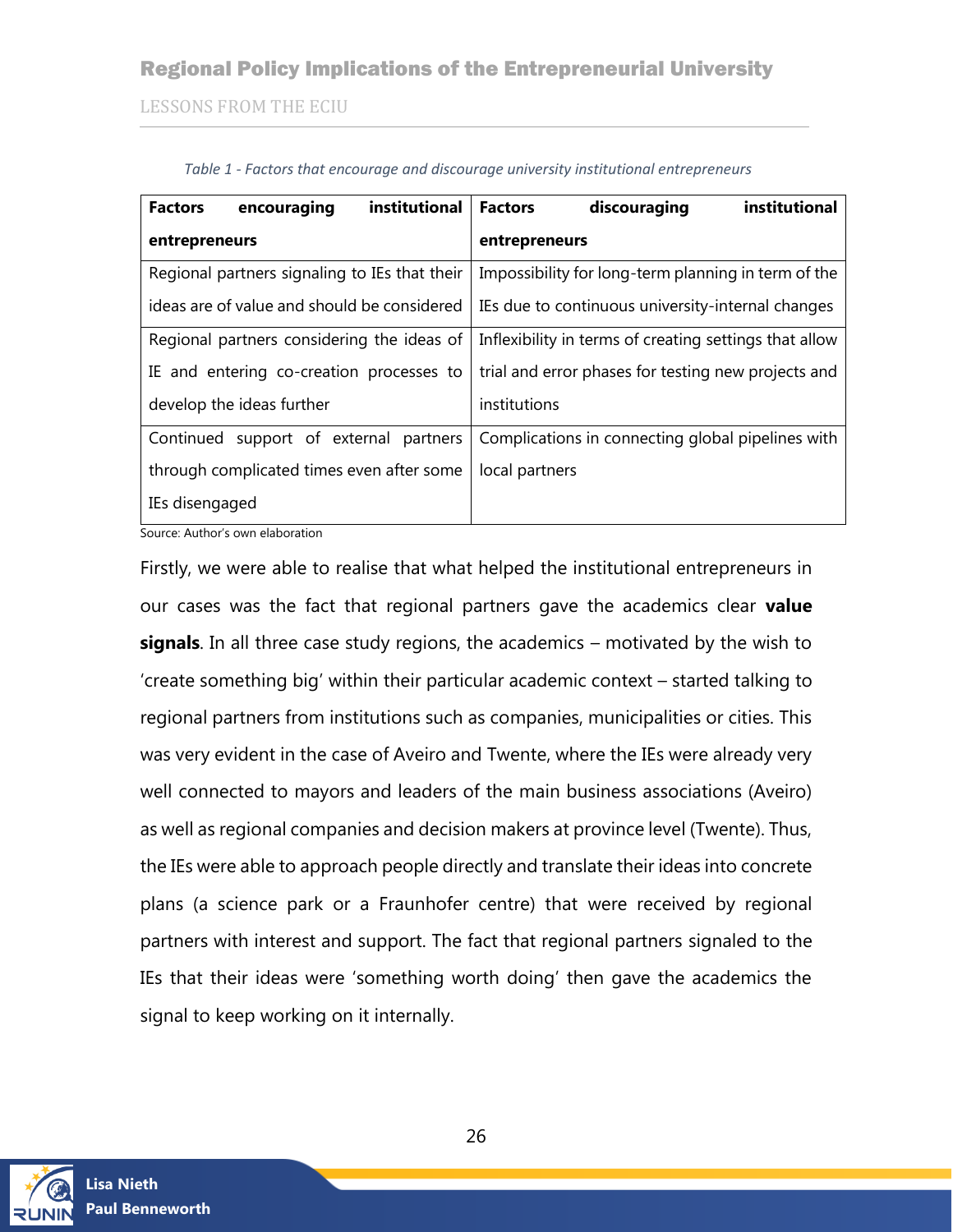This first element relates to the second, which was the **co-creation** of the idea. Regional partners did not straightforwardly adopt the academic ideas but rather took a step forward together – from discussing all the possibilities to deciding which possibility they want. By constructively thinking through the academic's initial idea, regional partners and IEs created something around which the partnership could coalesce to co-create a proof of concept. The best example of this was seen in Aveiro with the emergence of the idea of creating the science park as a project owned and realised by all regional partners as a joint initiative. Similarly, in North Denmark, the business development offices of municipalities, the regional growth house and representative of industry associations became very involved in co-defining how their regional match makers would be and how they would evolve within the matchmaking infrastructure. Thus, the academics were particularly motived by the encouragement and involvement of regional partners in translating their initial idea into reality.

Our case studies all show that **continued support and engagement from external stakeholders through difficult periods** was vital for initiatives' survival. Stakeholders such as governmental bodies or business partners kept engaged in the different projects even after some academic IEs disengaged due to the height of the internal hurdles or personal complications/disagreements. The matchmaking infrastructure provides an interesting case in this regard with some partners disengaging after the internal university changes triggered complications in the change process; nevertheless, there were some partners from the region and the municipalities that did not quit at that point, and kept engaging with the IEs in order to keep the project alive and shape the future of it. Similarly, in the case of the CSP of Aveiro, there were changes in the stakeholder constellation with some

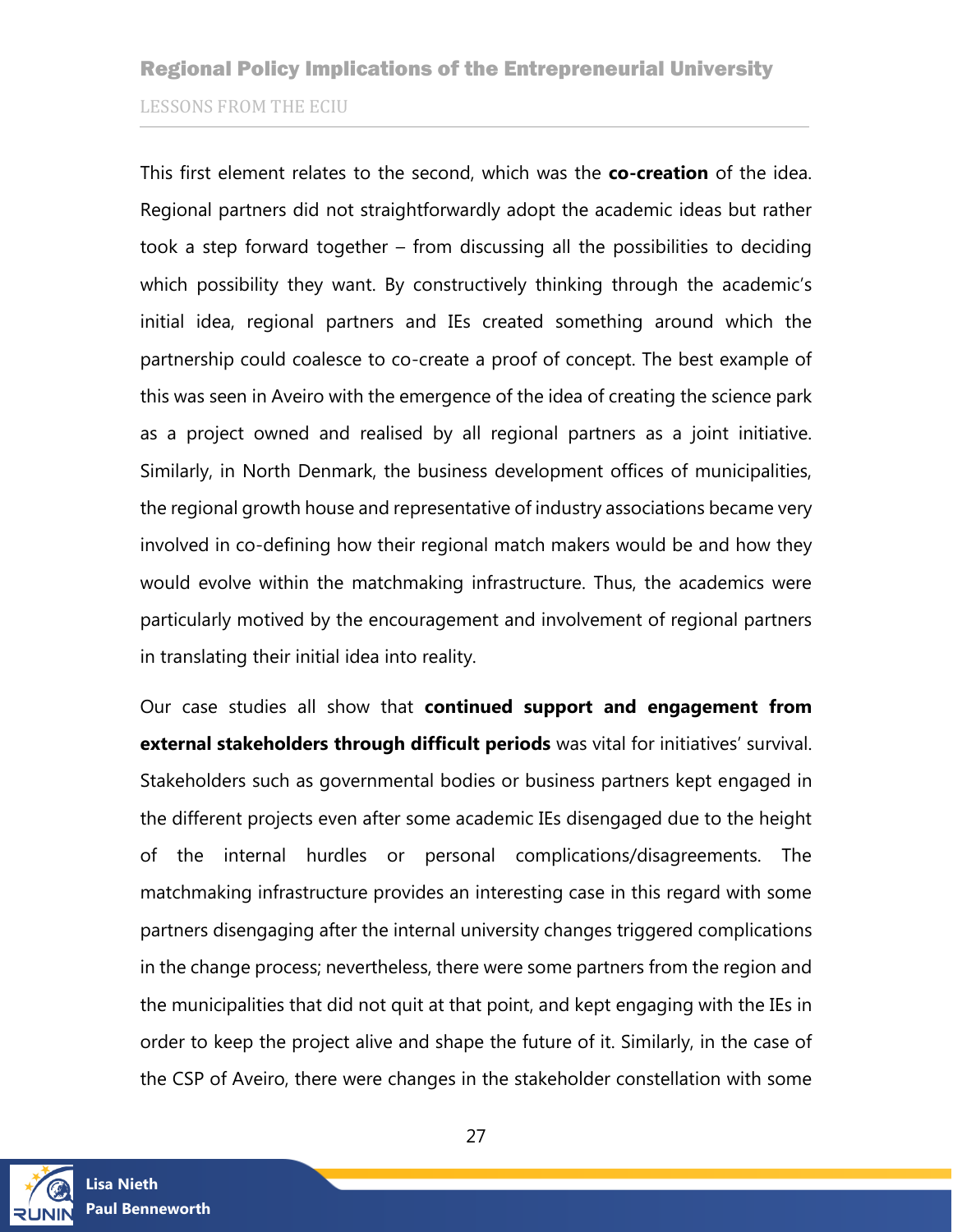IEs leaving the project, with leadership was then taken over by other partners. Although these partners might have shifted the priorities of the project significantly and lengthened the duration of the creation projects, it is clear that this ongoing support was necessary to ensure that the science park was eventually created.

We have also been able to recognize elements that blocked the IEs in the three different cases. Firstly, internal institutional change was undermined by the fact that there was no possibility for the IEs to plan or think **long-term**. A significant example of this was the changes in the matchmaking project after institutionalisation seemed to have been working fine in the first years. The changes in the university and match making leadership, the modification in terms of priority areas, and the projectisation of the matchmaking infrastructure clearly slowed down the embedding process and prevented institutionalisation. Similarly, due to elections of the new rector in 2018 at the University of Aveiro, a race to deliver the CSP started because the rector still wanted to open up this new infrastructure. It was then opened while still being largely empty and some interview partners claimed it was not yet the right time.

Secondly, we can identify examples of a **missing flexibility in terms of the setup and installation** of these new projects within the existing university infrastructures. In the case of the FPC in Twente, difficulties were appeared when the centre was first coupled to a specific department – experiencing restrains in terms of hiring new personal and financial freedom. Thus, IEs promoted the idea of de-coupling the centre from any department and leaving it 'independent' under the direct supervision of the university board – a process that took much times, resources and energy as the university was not prepared/not flexible enough to test such a new setting.

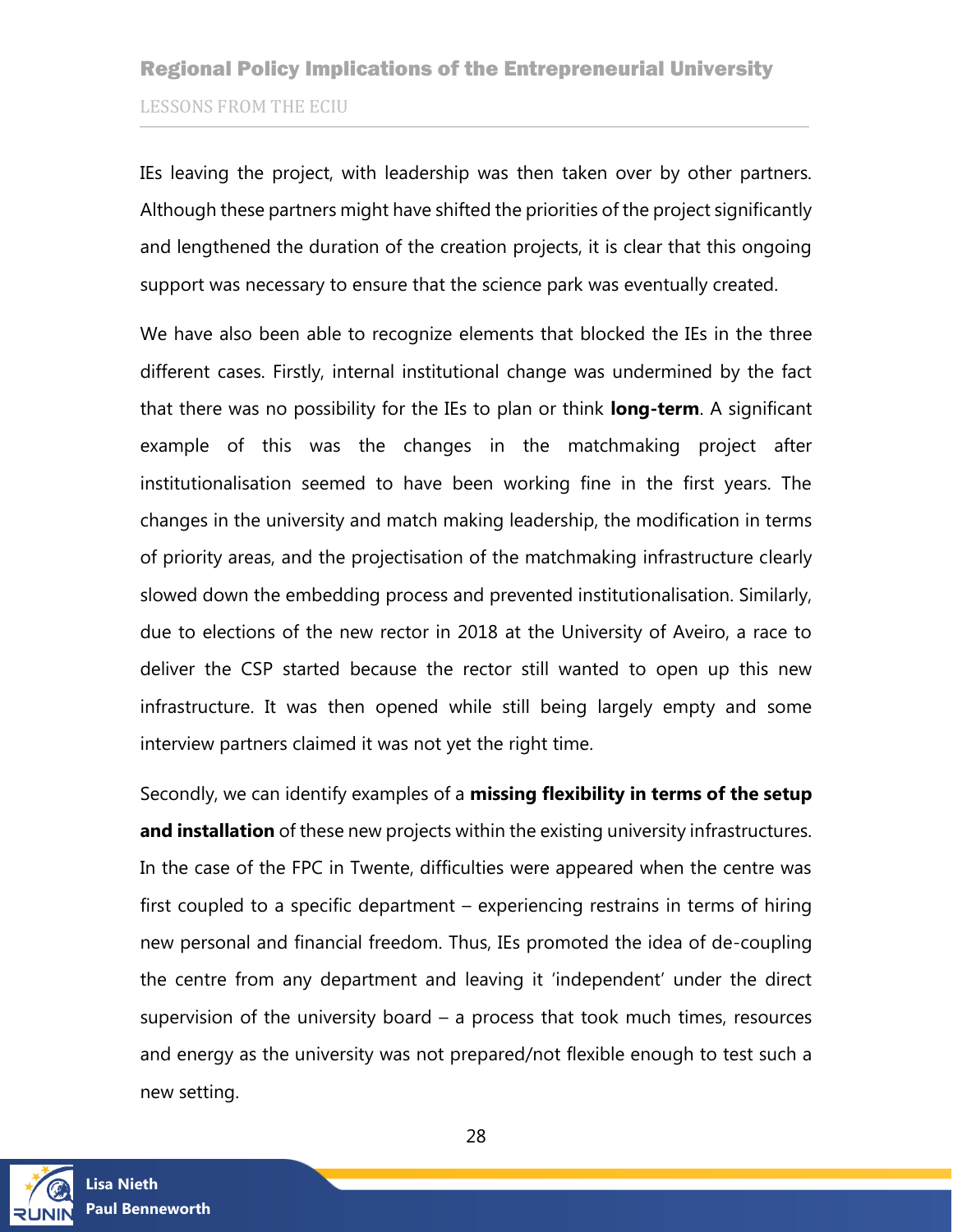Finally, in all three regions the IEs aimed to create **global pipelines into local buzz** partnerships. This was most evident in Twente and Aveiro: The Fraunhofer project centre was created with the goral to conducting internationally relevant research in the area of design and production engineering which was then supposed to be applied to regional SMEs. In Aveiro, the CSP was aimed at attracting international researchers, themes and projects that would then connect to the regional companies and create local buzz in the 11 municipalities. While, Fraunhofer got the global pipeline, it did not necessarily create the local buzz it attempted to – the focus on local cross fertilisation was partly replaced by focusing on international companies from anywhere in the Netherlands and Germany.

### <span id="page-28-0"></span>Concluding Discussions: Creating Regional Policies that Support Academic Institutional Entrepreneurs

In this chapter, we have asked the research question of how regional policy can activate and support institutional entrepreneurs. By exploring three case studies of institutional change processes initiated by academics in universities that claim to be very engaging and open to their surroundings and innovative change, we highlighted a number of elements that have motivated change and elements that have hindered the change embedding. We explored how institutional entrepreneurs in universities can create new institutions through a process in which change is first mobilised, then initiated and continued and finally embedded (**Error! Reference source not found.**). In the following, we will thus explore what regional policy can learn from the above outlined motivating and blocking elements and how it can react in order to secure more institutional entrepreneurs. These policy findings are summarised in Table 2 below.

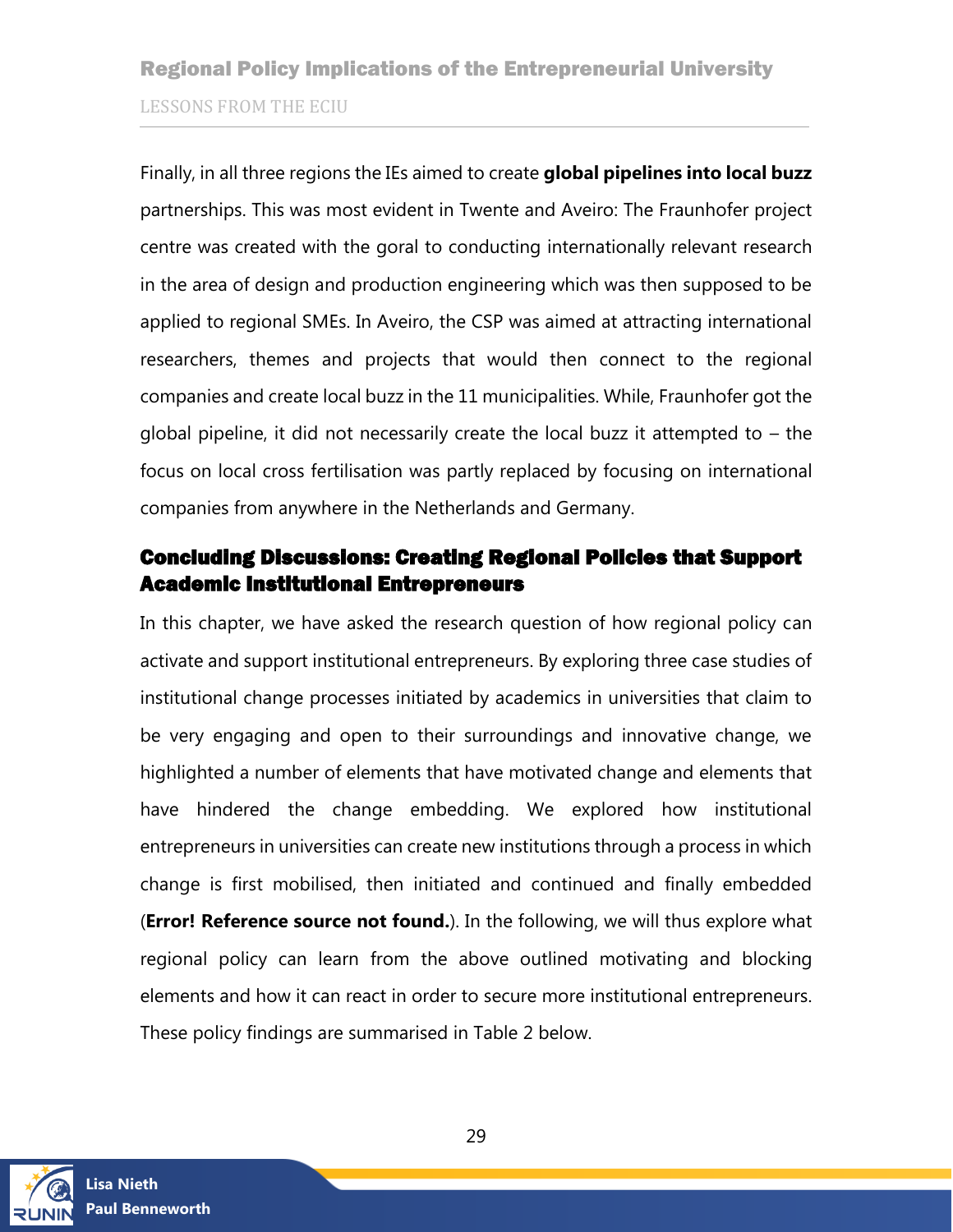### Regional Policy Implications of the Entrepreneurial University

LESSONS FROM THE ECIU

<span id="page-29-0"></span>

| <b>Supporting</b><br>encouragement                                                   | of   Addressing discouragement of institutional    |  |
|--------------------------------------------------------------------------------------|----------------------------------------------------|--|
| institutional entrepreneurs                                                          | entrepreneurs                                      |  |
| Create an apparatus that allows academics                                            | Secure long-term frameworks by demanding           |  |
| ideas<br>translate<br>intangible<br>into<br>to                                       | institutions to sign up for long-term planning     |  |
| deliverable, tangible outcomes                                                       | periods                                            |  |
| Create opportunity spaces for regional<br>Encourage the creation of 'test spaces' in |                                                    |  |
| stakeholders to co-create and test ideas                                             | institutions that allow for checking whether/how   |  |
|                                                                                      | new institutional settings could work              |  |
| Continue<br>through<br>support<br>even                                               | Target the regional and international stakeholders |  |
| complicated phases as the partners might                                             | and creating opportunities to combine their        |  |
| need some time to re-focus                                                           | knowledge, interest and aims                       |  |

*Table 2 - Potential policy interventions to better support university institutional entrepreneurs*

Source: Author's own elaboration

In terms of **value signalling** and **co-creating** ideas and projects, regional policy could create a mechanism/apparatus that would allow academics who tend to have intangible ideas to deliver tangible outcomes. Thus, the regional policy should provide a way to link the abstract concept of IEs in universities to produce the possibility for impact through projects. This is particularly important as by giving regional partners the opportunity to signal that the academic's ideas are valuable and important and by participating in the creation of a common project, the situation is in contrast to the common discourse of academics being ivory tower researchers, far away from the reality. Regional policies should **support regional stakeholders through difficult phases**, as the constellation of engaged partners might change and new stakeholders – together with the still central IEs – might require additional time to shift focus. It is natural in the circle of projects and institutional changes that some actors disengage and new actors become

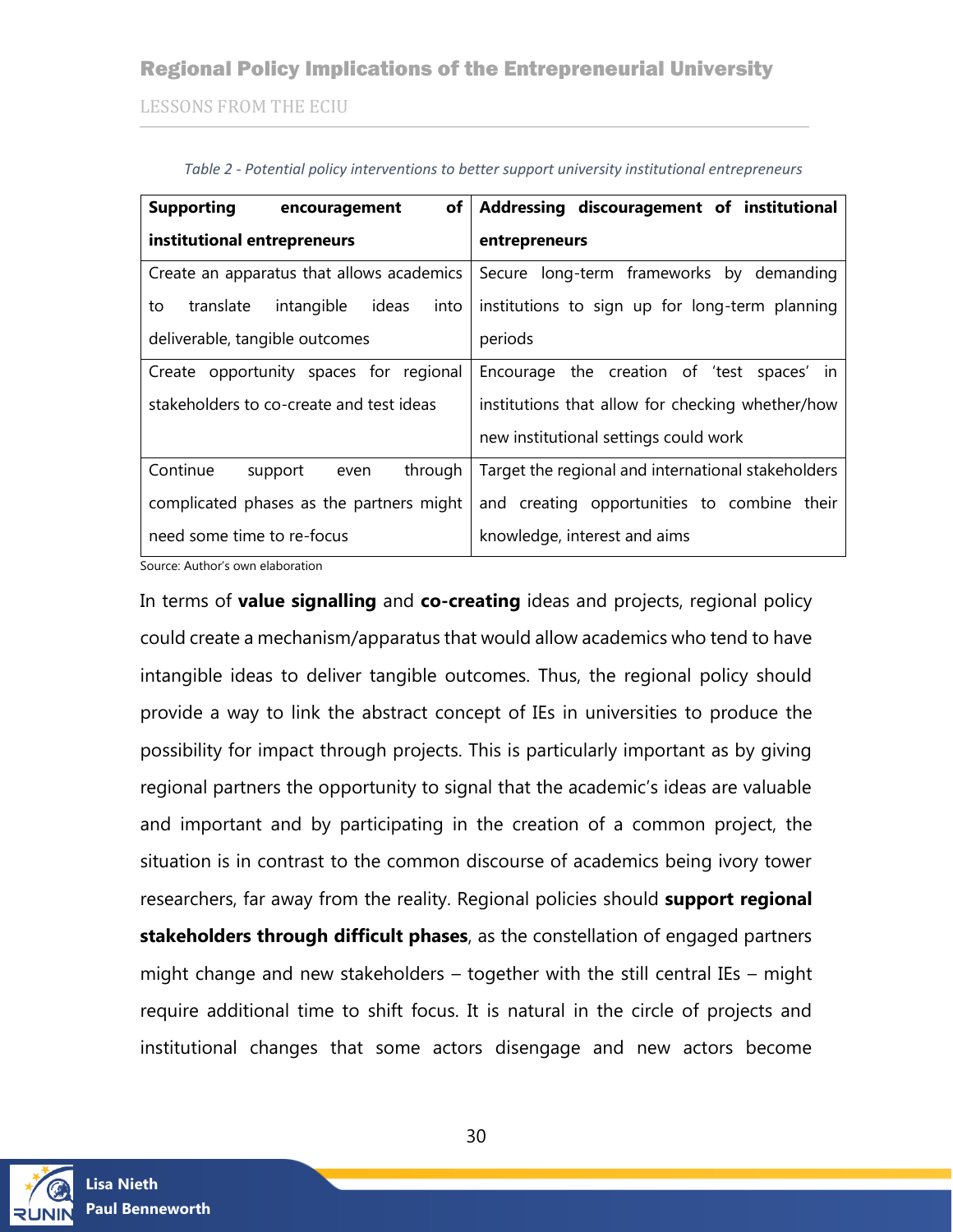engaged, thus it is vital that policies give this freedom and do not stop supporting the original missions of IEs just because there might be some complications.

In terms of the need for the possibility of institutional entrepreneurs to plan **longterm**, the regional policy should encourage universities to not continuously change priorities and instead support long-term trajectories. We have seen that academics can become demotivated by nonstop shifting of internal strategic frameworks and priorities of universities and thus regional policy should secure long-term frameworks. By demanding institutions to sign up for a long-term period, IEs will have more reasonable timeframes to actually initiate, continue and embed change. Secondly, regional policies should encourage universities and other institutions to become more **flexible** in terms of testing new institutional set ups. This could give IEs the opportunity to test the projects and find the suitable setting in which they can flourish. Finally, regional policy needs to stimulate that IE build broader **international** connections that are relevant for the **regional** stakeholders through facilitating universities to attract international knowledge and translating as well as embed this knowledge to regional needs. Policy has to work on both sides, the international and local. This also means that regional policy has to tolerate bluesky research, as it is a mechanism for the creation of global pipelines.

We know the limitations of drawing broader conclusions from three case studies, nevertheless, we seek to claim that this chapter allows us to highlight the important role of institutional entrepreneurs in universities for the engagement with the region and the start of new institutional practices. Through considering the link between institutional entrepreneurs and regional policy, we find that regional policy has an important role to play in the regional entrepreneurial ecosystem. As

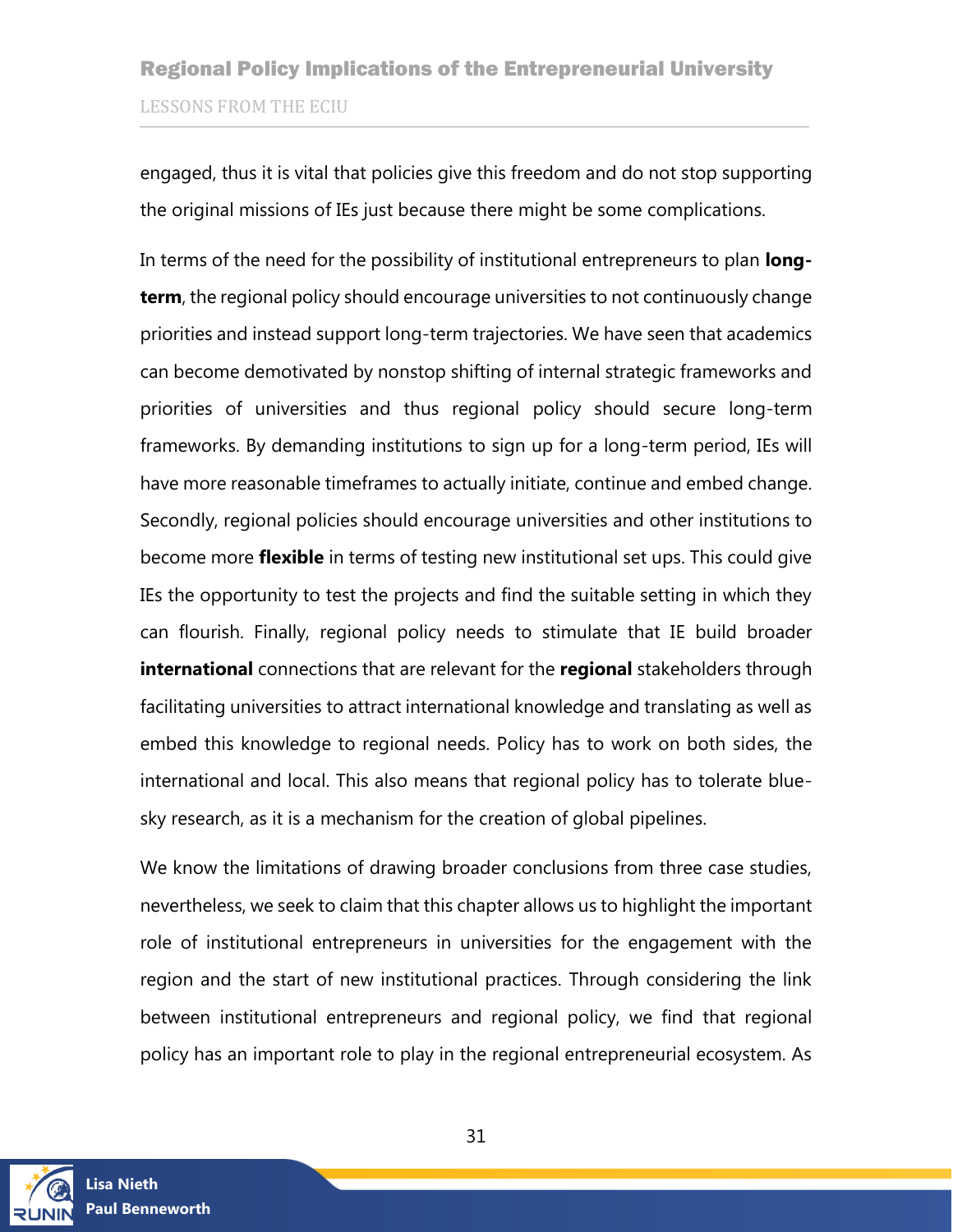evidence from Nieth (2019) has elsewhere suggested, tensions that might arise can be due to potentially institutional mismatches.

The chapter contributes to the literature and discussions on the regional engagement of universities, providing empirical evidence on academic engagement and how these academics can be motivated and encouraged by regional policy. Within this chapter we identify some of the key tensions and dynamics of the entrepreneurial behaviour of universities in general and institutional entrepreneurs in particular and give a first reflection on how regional policy can be both supportive and steering for IEs. We conclude that – because the connections between the IEs and regional partners are vital to the activities undertaken – encouraging and building these links is a critical element that should be enhanced through regional policy.

### <span id="page-31-0"></span>Acknowledgements

The project has received funding from the European Union's Horizon 2020 Research and Innovation programme under MSCA-ITN Grant agreement No. 722295. Many thanks are also due to the interviewees who freely and generously gave their time to assist with our research. Any errors or omissions remain the responsibility of the authors.



**Lisa Nieth Paul Benneworth**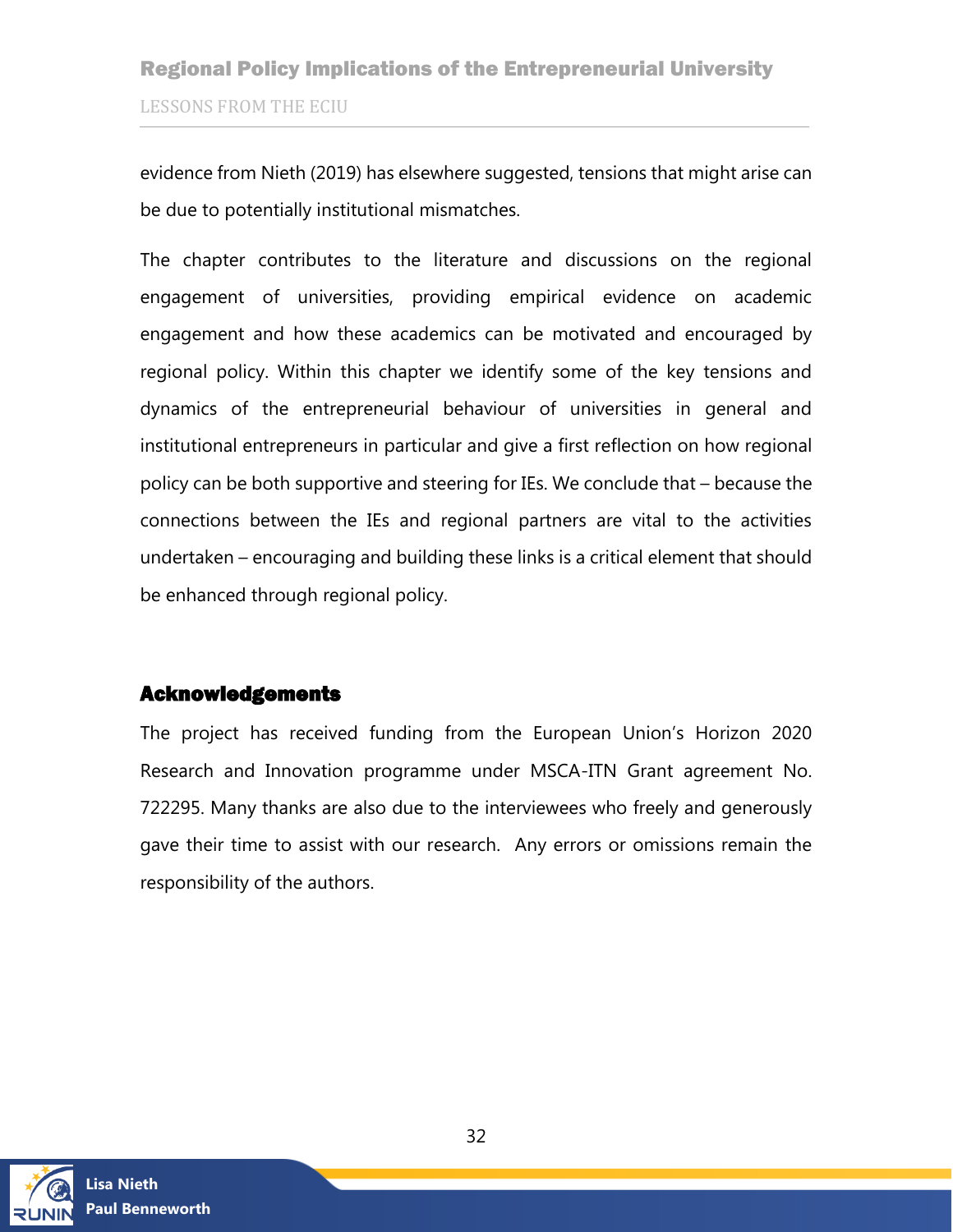LESSONS FROM THE ECIU

### <span id="page-32-0"></span>References

- Alain, F., & Redford, D. (Eds.). (2014). Handbook on the entrepreneurial university. Cheltenham, UK: Edward Elgar.
- Aranguren, M. J., Guibert, J. M., Valdaliso, J., & Wilson, J. (2016). Academic institutions as change agents for territorial development. Industry  $\alpha$  Higher Education, 30(1), 27-40.
- Arbo, P., & Benneworth, P. (2007). Understanding the regional contribution of higher education institutions: A literature review Retrieved from

Asheim, B., Grillitisch, M., & Trippl, M. (2016). Regional innovation systems: past– present–future. In R. Shearmur, C. Carrincazeaux, & D. Doloreux (Eds.), Handbook on the Geographies of Innovation. Cheltenham: Edward Elgar.

- Battilana, J., Leca, B., & Boxenbaum, E. (2009). How Actors Change Institutions: Towards a Theory of Institutional Entrepreneurship. Academy of Management Annals, 3(1), 65-107. doi:10.5465/19416520903053598
- Benneworth, P. (2014) "Decoding university ideals by reading campuses" in P. Temple (ed.) The physical university, London: Routledge.
- Benneworth, P., & Hospers, G.-J. (2007). Urban competitiveness in the knowledge economy: Universities as new planning animateurs. *Progress in Planning, 67*(2), 105-197.
- Benneworth, P., & Pinheiro, R. (2017). Involving Universities in Regional Upgrading in the Periphery: Lessons from Northern Europe. In M. Fonseca & U. Fratesi (Eds.), Regional Upgrading in Southern Europe: Spatial Disparities and Human Capital (pp. 299-321): Springer, Cham.
- Benneworth, P., Pinheiro, R., & Karlsen, J. (2017). Strategic agency and institutional change: investigating the role of universities in regional innovation systems (RISs). Regional Studies, 51(2), 235-248.
- Boschma, R. (2014). Towards an Evolutionary Perspective on Regional Resilience. Regional Studies, 49(5), 733-751.
- Cooke, P., Gomez Uranga, M., & Etxebarria, G. (1997). Regional innovation systems: Institutional and organisational dimensions. Research Policy, 26(4), 475-491.
- ECIU. (2019a). The European Consortium of Innovative Universities. Retrieved from www.eciu.org/

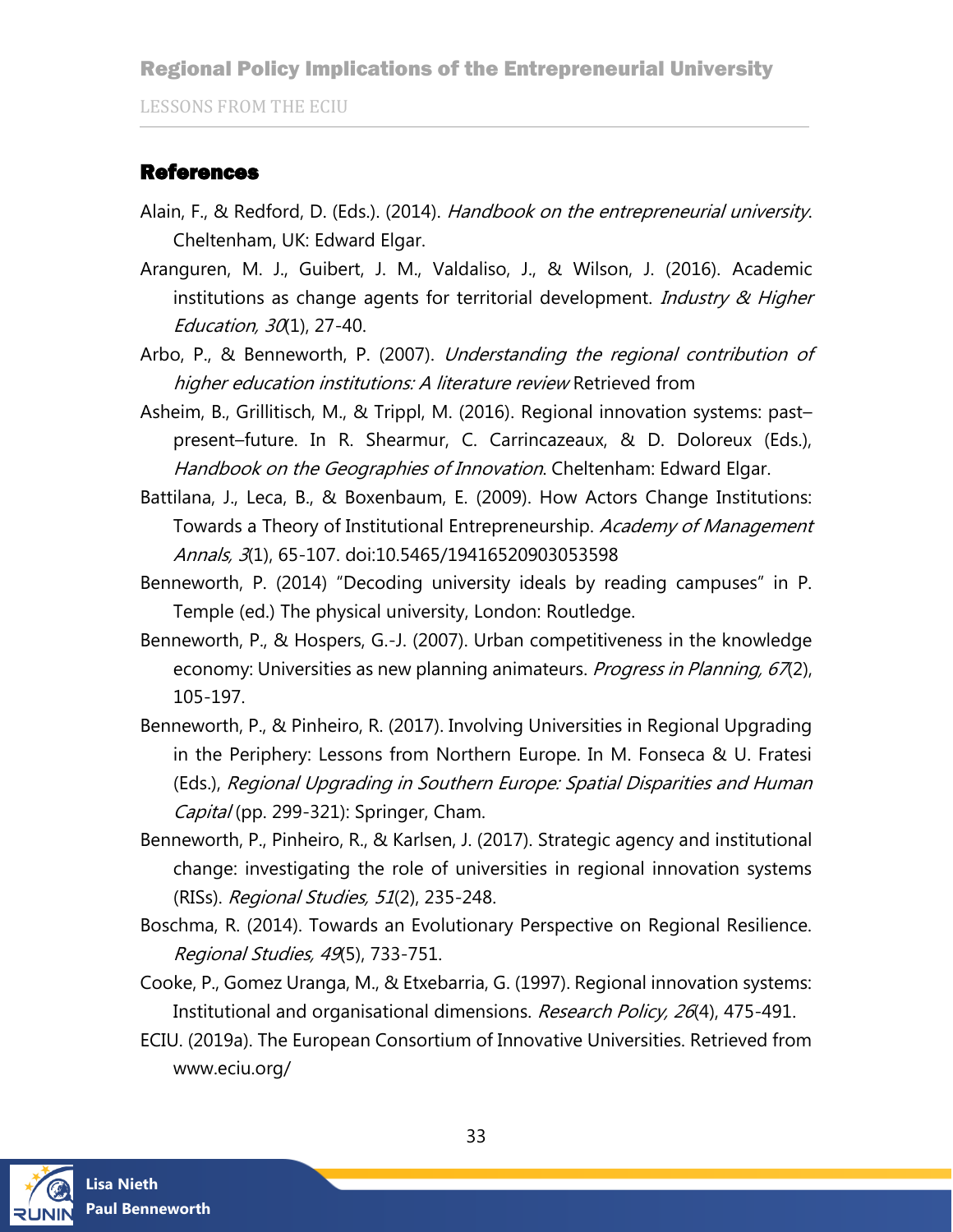### Regional Policy Implications of the Entrepreneurial University

LESSONS FROM THE ECIU

ECIU. (2019b). History and Membership.

- Edquist, C. (2010). Systems of innovation perspectives and challenges. African Journal of Science, Technology, Innovation and Development, 2(3), 14-45.
- Garud, R., Hardy, C., & Maguire, S. (2007). Institutional Entrepreneurship as Embedded Agency: An Introduction to the Special Issue. Organization Studies, 28(7), 957-969. doi:10.1177/0170840607078958
- Laredo, P. (2007). Toward a Third mission for Universities. Paper presented at the UNESCO Regional Seminar "Globalizing Knowledge: European and North American Regions and Policies addressing the Priority Issues of other UNESCO Regions", Pairs. http://unesdoc.unesco.org/images/0015/001578/157815e.pdf
- Leca, B., Battilana, J., & Boxenbaum, E. (2009). Agency and Institutions: A Review on Institutional Entrepreneurship (Vol. 08-096). Harvard Harvard Business School Working Paper.
- Nieth, L. (2019). Understanding the 'strategic black hole' in regional innovation coalitions - Reflections from the Twente region, Eastern Netherlands. Regional Studies, Regional Science(Special Issue: Universities, innovation and regional development ).
- North, D. (1990). *Institutions, institutional change and economic performance* (Political Economy of Institutions and Decisions). Cambridge: Cambridge University Press.
- OECD. (2009). *Denmark Regional Growth Forums*. Retrieved from Paris: http://forumpartnerships.archiv.zsi.at/attach/denmark2.pdf
- Pugh, R., Lamine, W., Jack, S., & Hamilton, E. (2018). The entrepreneurial university and the region: what role for entrepreneurship departments? *European* Planning Studies, 26(9), 1835-1855. doi:10.1080/09654313.2018.1447551
- Ritvala, T., & Kleymann, B. (2012). Scientists as midwives to cluster emergence: an institutional work framework. *Industry and Innovation*, 19(477-497).
- Rodrigues, C., & Teles, F. (2017). The Fourth Helix in Smart Specialsiation Strategies: The Gap Between Discourse and Practice. In S. De Oliveira Monteiro & E. Carayannis (Eds.), The Quadruple Innovation Helix Nexus: A Smart Growth Model, Quantitative Empirical Validation and Operationalization for OECD Countries (pp. 111-136). New York: Palgrave Macmillan.